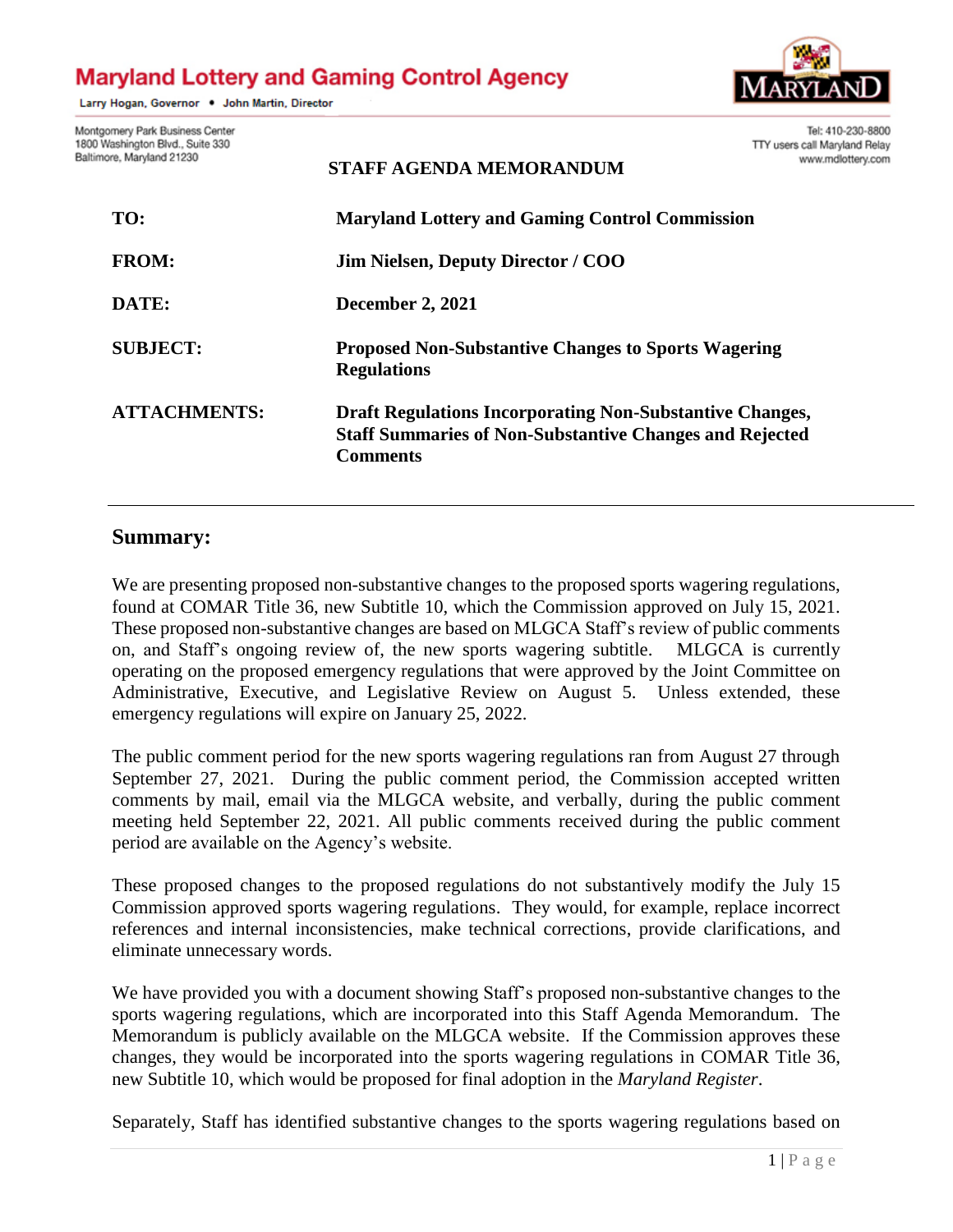public and Staff comments, which will be the basis for a separate, and subsequent, agenda item.

## **COMMISSION ACTION REQUESTED:**

1) After review and discussion, motion to approve Staff's proposed non-substantive changes to the proposed regulations found in COMAR Title 36, new Subtitle 10, as set forth in Staff's Agenda Memorandum.

**Staff Recommendation:** Staff recommends approval of the motion.

2) Motion to approve for final adoption COMAR Title 36, new Subtitle 10, as approved to include the non-substantive changes.

**Staff Recommendation:** Staff recommends approval of the motion.

3) Motion to delegate to Staff the authority to make any further non-substantive changes to the regulations found in COMAR Title 36, new Subtitle 10, that may be necessary for publication in the *Maryland Register* for final adoption.

**Staff Recommendation:** Staff recommends approval of the motion.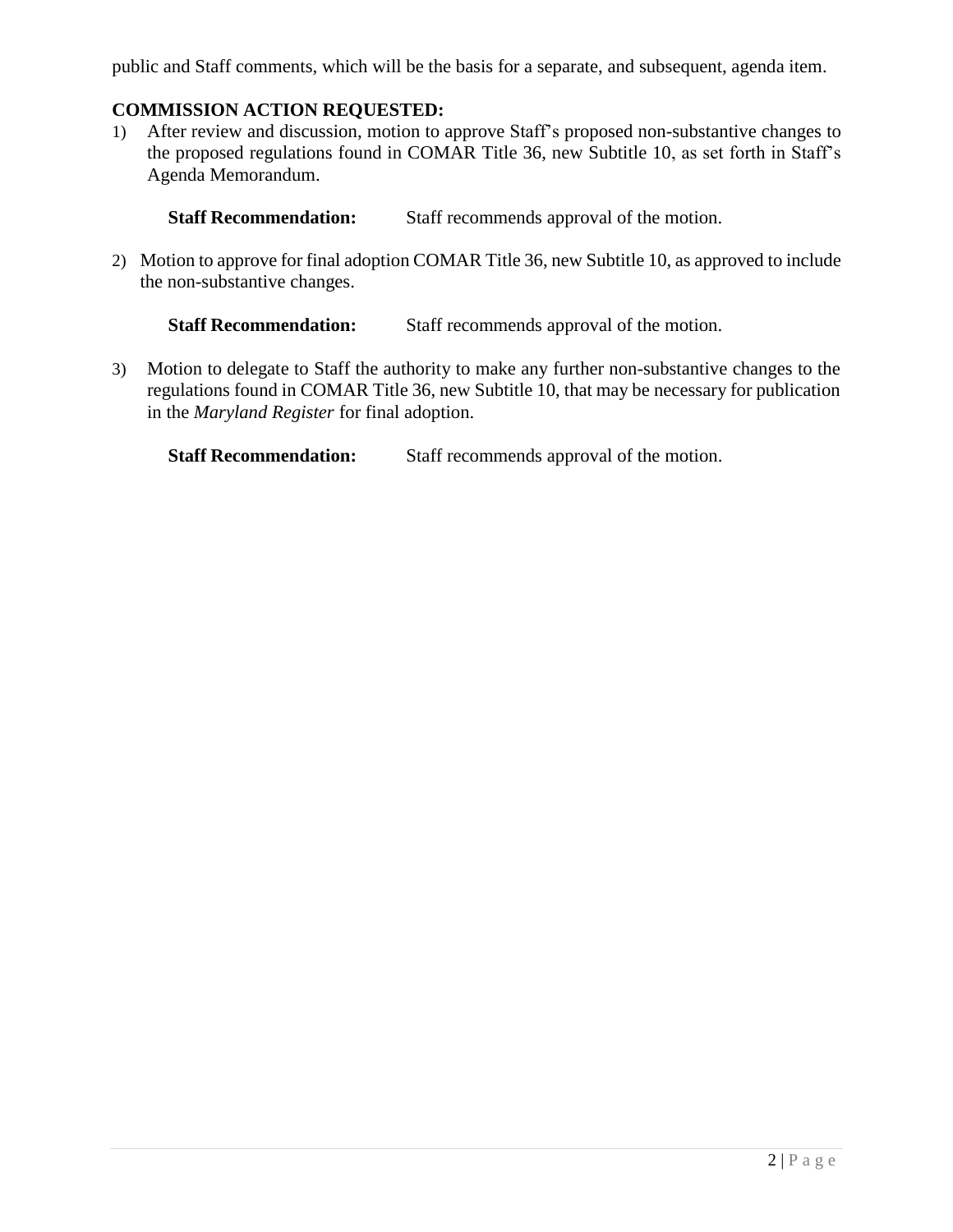### **Sports Wagering Regulations – Proposed Non-Substantive Changes**

December 2, 2021

The following summarizes non-substantive changes staff is proposing, based on public comments and further staff review of the proposed sports wagering regulations.

- 1. Various corrections to citations and typographical errors
- 2. Various clarifications to align the language with the intent of the regulation
- 3. Replace "online wagering system" with "sports wagering platform"
- 4. Replace "sports book" with "sports wagering"
- 5. Replace "sports wagering interactive website" with "sports wagering website"
- 6. Replace "gross gaming receipts" with proceeds"
- 7. Replace "sports betting" with "sports wagering"
- 8. Remove the requirement for creation of a list of employees and athletes eligible to wager
- 9. Redefine Personally identifiable Information to be an individual's name plus other data points
- 10. Expand a definition to add "website or" to interactive wagering application
- 11. Clarify that wagering records must be maintained for 5 years from the date of the wager, not the date a license was issued
- 12. Clarify that prohibited individuals can't knowingly be targeted with advertising
- 13. Clarify that the prohibition on transfer of a license for 3 years doesn't apply to Class A licenses
- 14. Add Social Security number or other government issued ID to list of information used to identify individuals who have been mandatorily excluded
- 15. Clarify that players can access mobile accounts outside of Maryland, but may not place wagers
- 16. Changes to frequency of some reporting
- 17. Require player refunds in 7 days instead of 2
- 18. Require geolocation only to place a wager
- 19. Remove the requirement for an Internal Controls change log
- 20. Provide the Commission to access to SAR reports, but not copies
- 21. Remove requirement to retail vouchers at kiosks
- 22. Generally add "sports wagering voucher" where "sports wagering ticket" is used
- 23. Add "sports wagering platform" to references to "bettor tracking system"
- 24. Allow pre-approved remote access to sports wagering systems
- 25. Remove the requirement for anti-counterfeiting measures on vouchers
- 26. Add "vouchers" when sports wagering tickets are referenced
- 27. Modify requirements on segregated accounts for player accounts they are not included in the calculation of minimum reserves
- 28. Inactive bettor accounts will be treated as abandoned property after 5 years
- 29. Allow submission of promotional plans 2 days before the promotion instead of 5
- 30. Add "pools" to approved wager list
- 31. Add "knew or should have known" to restrictions on accepting wagers from prohibited individuals
- 32. Clarify that athletes are prohibited from wagering in sports of the type they participate in
- 33. Allow limits on wagers in lieu of limits on losses
- 34. Allow employees to wager at facilities or on platforms other than those their employer utilizes
- 35. Clarify that mobile licensee may have both a website and an accompanying application
- 36. Include cash on premise in calculation of reserves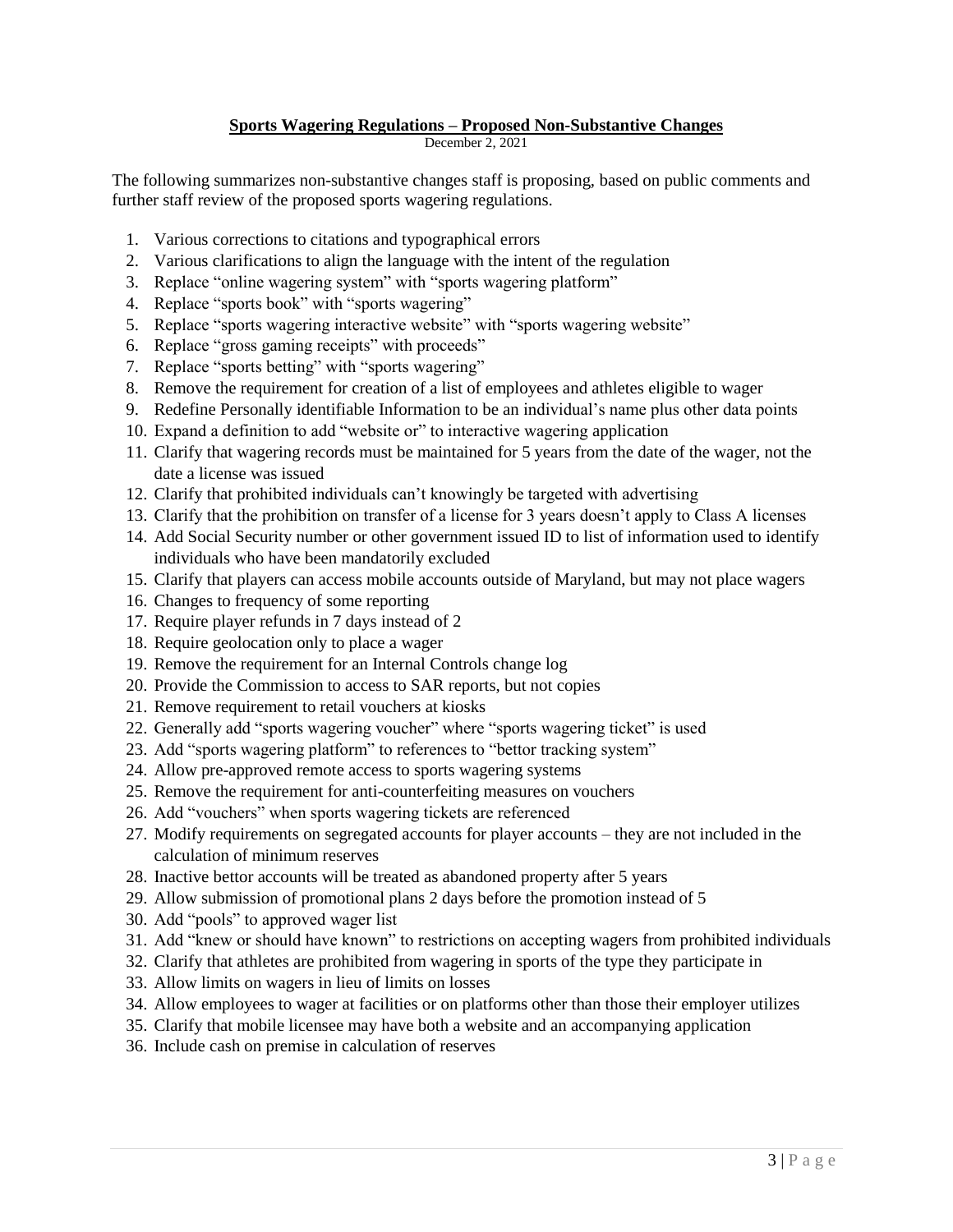### **Sports Wagering Regulations – Requests Not Recommended**

December 2, 2021

The following summarizes public comments staff are not recommended for proposed changes.

- 1. Recommendations related to statutory changes or matters under the purview of the SWARC
- 2. Various clarification requests when we thought the regulation was already clear
- 3. Extending ticket and voucher expiration from 182 to 365 days
- 4. Expanding the definition of an institutional investor to include venture capital firms
- 5. Accepting testing labs not authorized by the Commission
- 6. Changes in which employees must be licensed
- 7. Reductions in what matters must be reported to the Commission and when
- 8. Allowing personal mobile devices to be used on a facility licensee's in-house WiFi network for wagering
- 9. Minimum fonts of responsible gaming messaging
- 10. Allowing minors on the gaming floor or in the wagering area of a sports wagering facility
- 11. Requests to increase and decrease the established maximum wager
- 12. Requests to modify timeframes for submission of various plans and programs to the Commission
- 13. Requests to have individual wager catalogs instead of a statewide catalog
- 14. Requests to allow non-casinos to offer free food and beverages to customers as they wager
- 15. Removing the requirements to report player comps that exceed \$5,000 in a 5 day period
- 16. Reductions to facility security requirements (such as surveillance)
- 17. Removing the ability to accept a credit card to fund a mobile wagering account
- 18. Removing the 20% cap on promotional play after the first year of operation
- 19. Adding a requirement that licensees accept all wagers
- 20. Allowing a number of days to replenish reserve balances
- 21. Using less than the full Social Security number to identify voluntarily excluded individuals
- 22. Providing an expedited process to handle league complaints on new "risky" wager types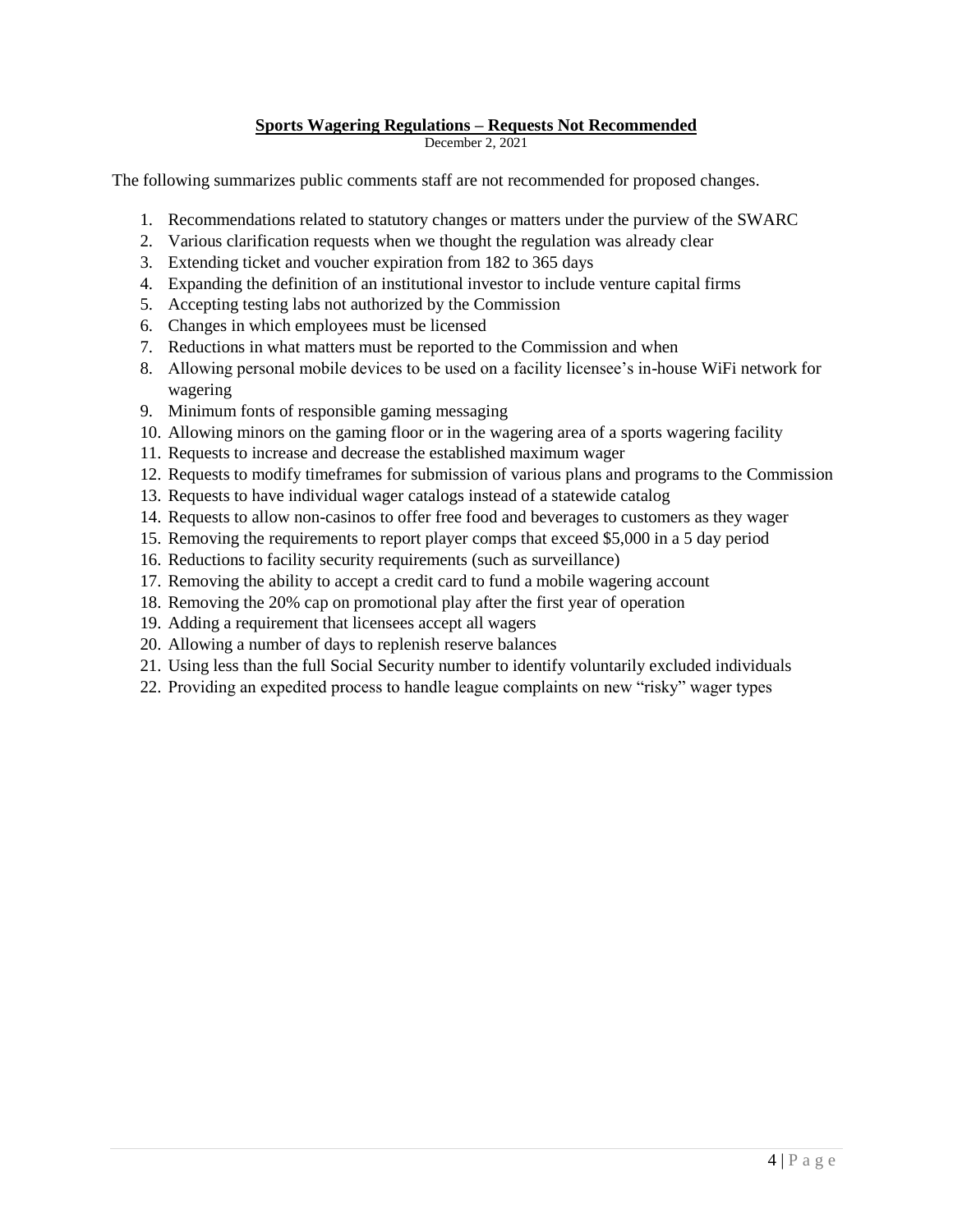# **Subtitle 01 GENERAL PROVISIONS**

### **36.01.02 Administrative Procedures**

Authority: General Provisions Article, §§3-101—3-501; 4-101—4-601; State Government Article, §§9-108—9-111, 9-1A-04, *9-1E-04,* 10-201,

10-226, and 10-301-

10-305, 10-501—10-512, and 10-611—10-630; Annotated Code of Maryland

# *Subtitle 10 SPORTS WAGERING PROVISIONS*

### *36.10.01 General*

Authority: Business Regulation Article, §§11-101, 11-524, 11-815 - 11-832; Criminal Law Article, §§12-301.1 and 12-308; State Government Article, §§9-110, 9-1A-01, 9-1A-04, 9-1A-05, 9-1A-11, 9-1A-14, 9-1A-24, 9-1E-01, and 9-1E-05, Annotated Code of Maryland; Ch. 603, §6, Acts *of 2012, and Ch. 10, §23, Acts of 2018*

#### *.02 Definitions.*

A. In addition to the terms defined in State Government Article, §§9-1A-01 and 9-1E-01, Annotated Code of Maryland, and COMAR 36.01, 36.03, and 36.04, which have the same meanings in this subtitle, the following terms have the meanings indicated.

*B. Terms Defined.*

(15) "Client software" means any software or application installed or operating on a bettor's device for the purpose of *interacting with an onlinea sports wagering systemplatform and conducting online sports wagering.*

*(29) "House rules" means a sports bookwagering licensee's Commission-approved requirements for its sports wagering operation that are in addition to the Commission's regulations, and that shall include:*

*(a) A Method for calculating and paying winning wagers;*

*(b) A process for handling incorrectly posted events, odds, wagers, or results;*

*(c) An effect of sporting event schedule changes;*

*(d) A method of notifying patrons of odds or proposition changes;*

*(e) A procedure for accepting wagers other than those processes posted by the sports wagering licensee;*

*(f) A method of notifying bettors that a winning ticket expires 182 days after the wager is wonsettled;*

(g) If the sports wagering  $\frac{1}{\text{system}}$  allows the bettor to place a wager that pays more than the stated maximum *amount, the licensee's policy and methods for:*

*(i) Limiting the maximum amount a bettor may win on a wager; and*

(ii) Precluding a bettor from, or allowing a bettor to, collect, a payout in excess of the purported winnings;

*(h) A method of contacting the sports bookwagering licensee with questions and complaints;*

*(i) A method of preventing an excluded individual from participating in a sports wagering activity; (j) A process for any employee of a sports governing body or member team who is not prohibited from wagering to register* 

*with the Commission prior to placing a sports wager;* 

*(k) A method of funding a sports wager; and*

*(lk) Any other item required by the Commission to be addressed in the licensee's house rules.*

(44) "Multi-factor authentication" means a procedure that requires more than one method to verify a bettor's identity *through a combination of two or more independent credentials, including:*

(a) Information known only to the bettor, such as a password, pattern or answers to challenge questions; and

(b) A bettor's biometric data, such as fingerprints, facial or voice recognition, to the extent this data does not violate *privacy laws; and.*

*(c) Using something the bettor has, such as the bettor's phone.*

*(46) "Online sports wagering" means sports wagering that is conducted through an online gaming systema sports wagering platform that:*

*(a) Is accessed on a computer, phone, or other interactive device; and*

*(b) Is accepted by a mobile sports wagering licensee or an online sports wagering operator.*

*(53) "Personally identifiable information" means a person's name in addition to other data or information that may be* used, alone or combined with other data or information, to identify, contact, or locate a registered bettor, including:

*(a) Name, initialsInitials, or personal mark;*

*(b) Unique biometric or genetic print of an individual's image;*

*(c) Social Security number;*

*(d) Date of birth;*

*(e) Identification number issued by the government of a state, or the United States;*

(f) Passport or identification number issued by a government for the purpose of establishing identity or documenting *citizenship-related status;*

*(g) Financial information, including an account number, taxpayer identification number, security code, access code, or password;*

*(h) Residential address; or*

*(i) Data or information determined by the Commission to identify an individual.*

(55) "Pool wager" means a wager with a fixed entry cost where the bettor's winnings may depend on the number of other *bettors wagering on the sporting event.*

*(56) Predatory Marketing Practice.*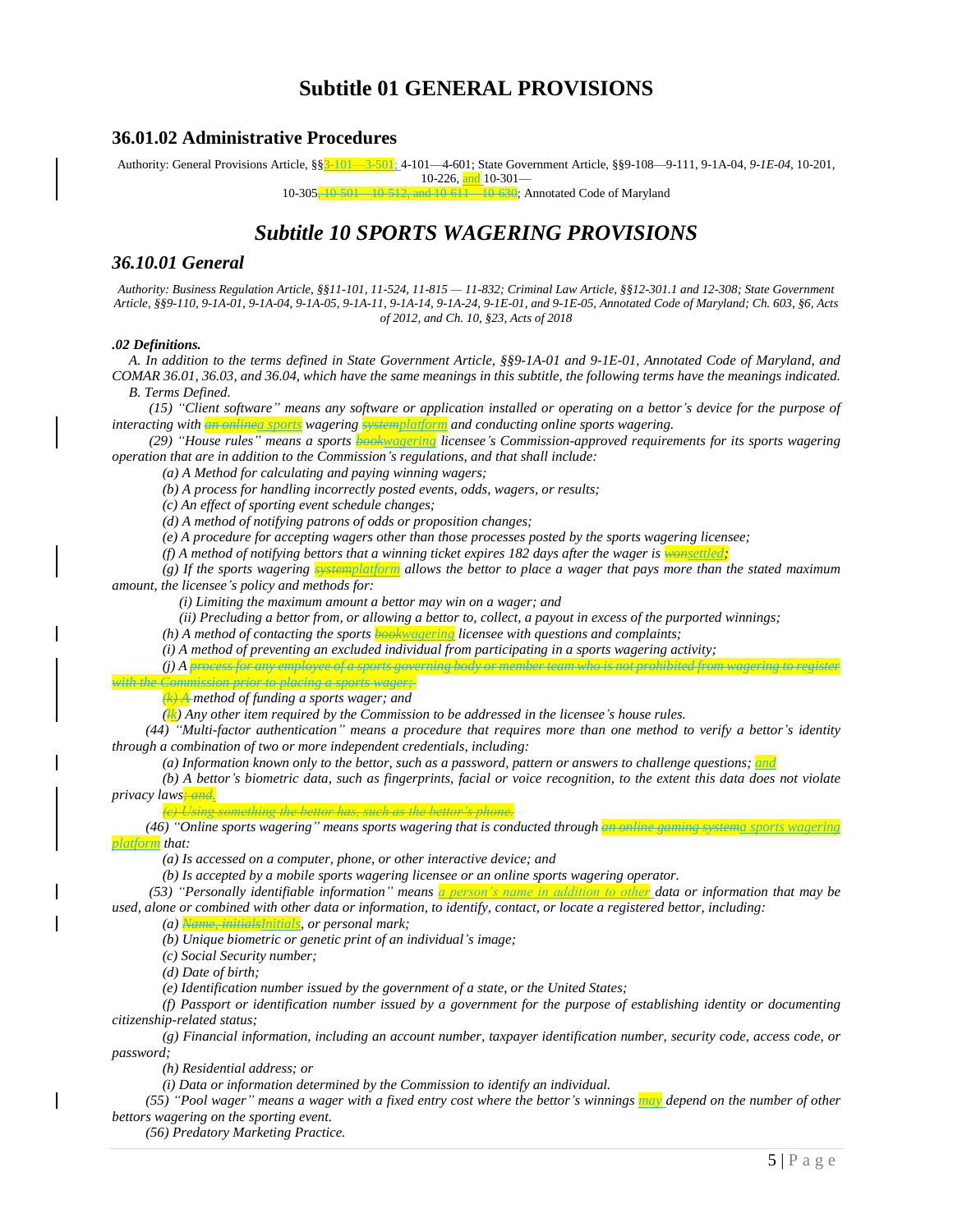(a) "Predatory marketing practice" means an advertisement or promotion of an activity, product, or service related to *sports wagering that is:*

*(i) False or deceptive;*

*(ii) Illegal;*

*event;*

*(iii) Knowingly directed to an individual who is younger than 21 years old and is not a participant in the sporting* 

*(iv) Knowingly directed to an excluded individual; or*

*(v) Prohibited by law, regulation or court order.*

(b) "Predatory marketing practice" includes an advertisement or promotion of an activity, product, or service related to *sports wagering that:*

*(i) Uses or depicts an individual who is, or appears to be, younger than 21 years old;*

(ii) By font, color, placement, or any other means, obscures or fails to disclose a material condition or limiting factor *associated with the activity, product, or service being marketed; or*

*(iii) Fails to include or obscures the gambling assistance message required under COMAR 36.10.10.*

(61) "Registered bettor" means a person who has registered with a sports wagering licensee to make wagers on for inclusion *in the licensee's bettor tracking system.*

(70) "Sports wagering *account" or "bettor* account" means an electronic account that may be established by a bettor for the purpose of sports wagering, including making deposits and withdrawals, placing wagers, and receiving payouts on winning *wagers.*

*(73) "Sports wagering contractor—Tier 1" or "Tier 1 contractor" means a sports wagering contractor that provides sports wagering equipment or services and:*

*(a) Does not accept wagers;*

*(b) Whose services may affect wagering outcomes;*

(c) Manufactures self-service kiosks, devices, or machines that have been approved by the Commission for use in a sports *wagering facility;*

*(d) May have contact with, or access to, sports wagering equipment or sports wagering systemsplatforms;*

*(e) Supplies parts or software related to sports wagering operations;*

*(f) Provides security for sports wagering operations; or*

*(g) May employ a sports wagering employee that is a principal employee.*

*(74) "Sports wagering contractor—Tier 2" or "Tier 2 contractor" means a sports wagering contractor that supplies equipment or services related to a sports wagering licensee's sports wagering operations, and:*

*(a) Whose services may not affect wagering outcomes;*

*(b) Has no contact with, or access to, sports wagering equipment or sports wagering systemsplatforms; and*

*(c) May not employ a sports wagering employee that is a principal employee.*

*(75) "Sports wagering employee" or "wagering employee" means an individual who:*

(a) Is or is seeking to be employed by an applicant for or holder of a sports wagering the assession whose duties relate, or may relate to the operation of a sports wagering facility or sports wagering, and who performs or supervises or may perform *or supervise the performance of:*

*(i) Operating, servicing, or maintaining sports wagering equipment or associated equipment or software;*

*(ii) Accounting, maintaining, or auditing a licensee's sports wagering-related financial records;*

*(iii) Counting or processing sports wagering revenue, wagers, payouts, or proceeds;*

(iv) Conducting security or surveillance in or around a sports wagering facility or the operation center of a mobile *sports wagering licensee or online sports wagering operator licensee; or*

*(v) Operating or maintaining a sports wagering licensee's information systems;* 

(b) Is employed by a sports wagering contractor, whose duties directly relate to the repair, service, or distribution of sports wagering equipment or associated equipment or software, or is otherwise required to be present at a wagering facility or in *a restricted area of a wagering facility; or*

*(c) Is otherwise required by the Commission to be licensed as a sports wagering employee*.

*(76) "Sports wagering equipment" means any mechanical, electronic or other device, mechanism, software or equipment,* and related supplies used or consumed in the operation of sports wagering, including a self-service kiosk on the premises of a *sports wagering facility.*

*(80) "Sports wagering interactive website" means the website or interactive wagering application through which a sports wagering licensee makes authorized mobile sports wagering available.*

*(83) "Sports wagering operation" or "sports wagering operations" means the entirety of a sports wagering licensee's business of conducting sports wagering and related activities, including:*

*(a) Accepting and redeeming wagers;*

*(b) Maintaining financial accounting;*

*(c) Securing a sports wagering platform;*

*(d) Securing an online sports wagering systemplatform;*

*(e) Conducting surveillance of a sports wagering facility;*

*(f) Owning, leasing, or occupying a sports wagering facility;*

*(g) Developing marketing;*

*(h) Arranging advertising; and*

*(i) Performing any other related activity.*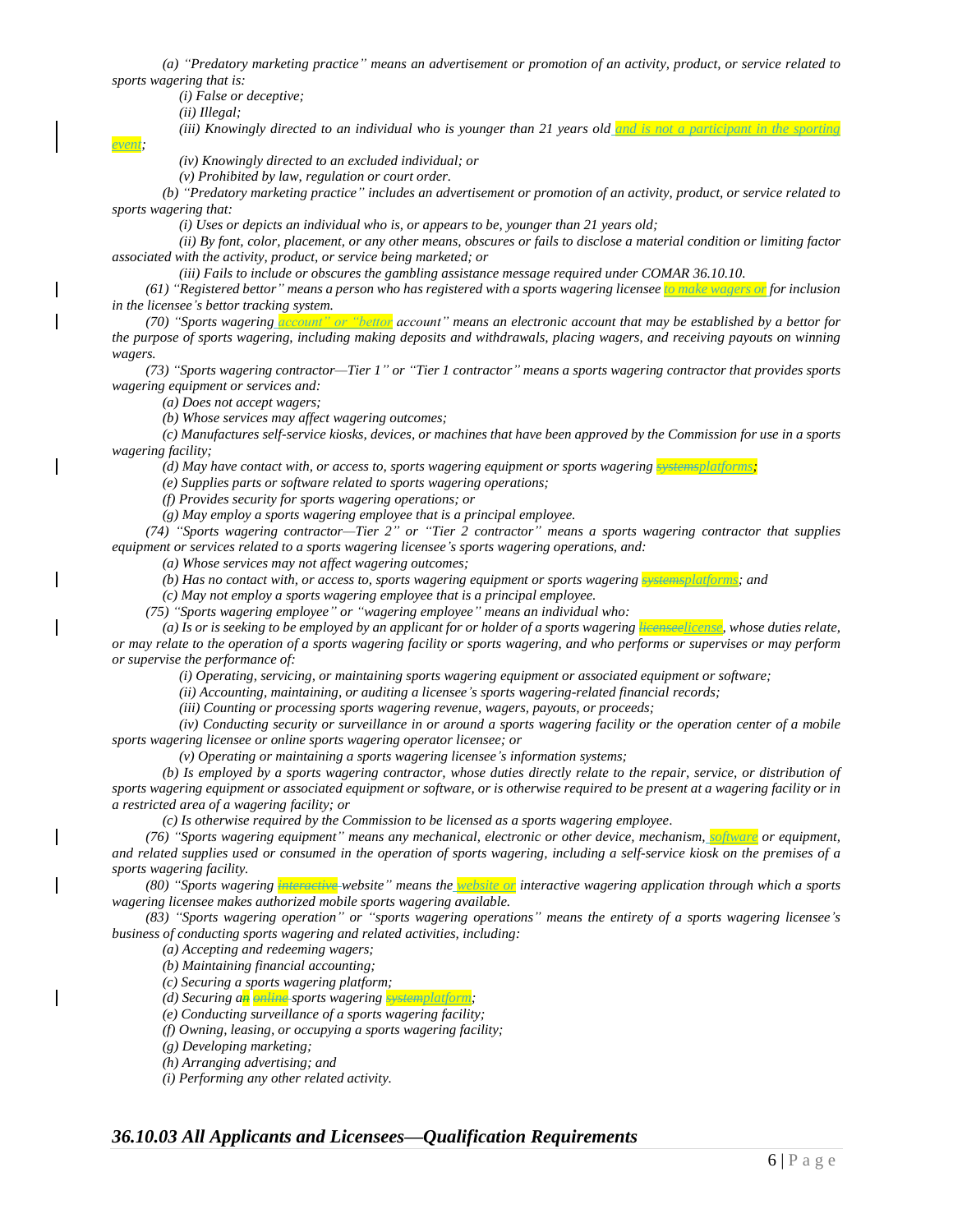#### *.04 Ongoing Requirements and Continuing Obligations for All Licensees.*

A. The requirements in this regulation pertain to all licensees, the failure to comply with any of these requirements may subject *the licensee to enforcement action under COMAR 36.10.08.*

*C. A licensee shall:*

*(1) Comply with all State and federal data security laws; and*

(2) Maintain all sports wagering data securely for at least 5 years from the date of license issuence or renewalthe wagen

*D. A licensee may not:*

(1) Share any personally identifiable information with any third parties without permission, except as needed to operate sports wagering and administer the licensee's obligations under State Government Article, Title 9, Subtitle 1E, Annotated Code of *Maryland;*

(2) FargetKnowingly target advertising to individuals who are prohibited from participating in sports wagering and other *at–risk individuals; or*

*(3) Engage in false or deceptive advertising.*

F. Other than an individual, a sports wagering licensee may sell or transfer an interest in the ownership of the license, if:

*(1) The licensee, if a Class B or Mobile licensee, was actively engaged in operating sports wagering authorized under its license in the State for at least 36 months3 years from the commencement of its sports wagering operations;*

(2) Before the proposed sale or transfer, the licensee submits to the Commission notification of the proposed sale or transfer; *and*

(3) The Commission determines that the proposed sale or transfer of an interest is consistent, and complies, with State *Government Article, §§9-1A-18 and 9-1A-19, Annotated Code of Maryland.*

### *36.10.04 Specific Requirements for Sports Wagering Facility Licensees*

*Authority: State Government Article, §§9-1E-01—9-1E-15, Annotated Code of Maryland.*

#### *.01 General.*

*A. The Commission may issue a sports wagering license that is a:*

*(1) Class A-1;*

- *(2) Class A-2;*
- *(3) Class B-1; or*
- *(4) Class B-2.*

*D. Except as designated in Business RegulationState Government Article, §11-524 Annotated Code of Maryland, 9-1E-* $\frac{1}{2}$  (1)(ii), a sports wagering facility license authorizes the licensee to conduct, offer, or operate sports wagering at a single *facility in the State.*

#### *.02 Process for Obtaining a Sports Wagering Facility License.*

*A. An applicant for a sports wagering license shall submit an application to:*

*(1) The SWARC in a format and time specified by the SWARC; and*

*(2) As specified in COMAR 36.10.02, the Commission.*

G. Commission staff shall determine whether the awardee has met applicable technical and operational requirements in this chapter for a Class A-1, A-2, B-1, or B-2 sports wagering facility license, and determine whether it meets the Commission's *requirements for:*

*(1) Payment of the application fee in the amount specified for the license category;*

*(2) Evidence of a bond in the amount specified for the license category;*

*(3) Fees and qualification requirements under COMAR 36.10.02 and 36.10.03;*

*(4) Hours of operation;*

*(5) Facility specifications;*

*(6) Applicable zoning laws under State Government Article, §9-1E-03, Annotated Code of Maryland;*

*(7) Internal controls under COMAR 36.10.13;*

*(8) Sports wagering system platform;*

*(9) Sports wagering equipment;*

*(10) Sports wagering operations;*

*(11) Types of sporting event wagers to be offered;*

*(12) Testing and controlled demonstrations;*

(13) Unless the awardee already has a collective bargaining agreement, the awardee's labor peace agreement as required *under State Government Article, §9-1E-07(e)(6)(v), Annotated Code of Maryland;*

*(14) Awardee's employees are:*

*(a) Licensed as sports wagering employees; and*

*(b) Trained in the performance of their responsibilities;*

(15) Awardee's and facility's preparations to receive the public and conduct safe and secure sports wagering; and

*(16) Awardee has complied with any additional pre-opening conditions imposed by the Commission.*

#### *.04 Class A-2 Sports Wagering Facility License.*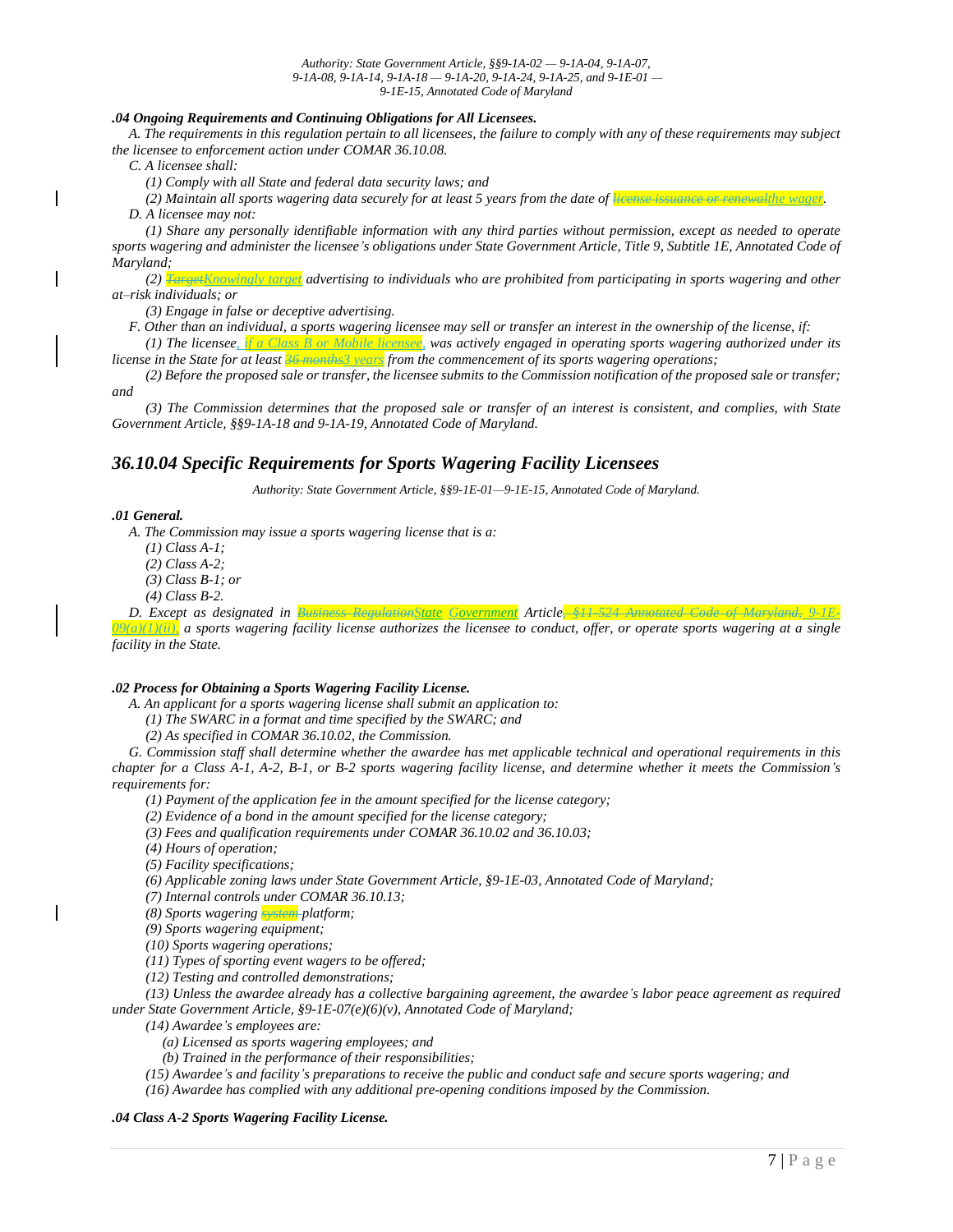A. The Commission shall issue a Class A-2 Sports Wagering Facility License to an applicant that meets all applicable licensing requirements under State Government Article, Title 9, Subtitle 1E, Annotated Code of Maryland, and the Commission's regulations. *B. A Class A-2 Sports Wagering Facility License may only be issued to:*

*(1) A Video lottery operator with 1,000 or fewer video lottery terminals; or*

(2) A horse racing licensee under Business Regulation Article, §11-510(b) that is licensed by the Racing Commission to hold *racing at:*

*(a) A race track located at Laurel Park; orand*

*(b) Pimlico Race Course.*

#### *.08 In-person Wagering at Sports Wagering Facilities.*

C. Unless a sports wagering facility licensee has obtained a mobile sports wagering license, a sports wagering *facility* licensee *may:*

*(1) Offer or conduct only in-person wagering on its premises; and*

*(2) ConductOffer or conduct sports wagering at its facility, or otherwise on its premises, by using an in-house WiFi network only on devices provided by the sports wagering licensee for use on the gaming or wagering floor.* 

### *36.10.05 Specific Requirements for Mobile Sports Wagering Licenses*

*Authority: State Government Article, §§9-1E-01—9-1E-15, Annotated Code of Maryland*

#### **.***02 Process for Obtaining a Mobile Sports Wagering License.*

*A. An applicant for a mobile sports wagering license shall submit an application to:*

*(1) The SWARC in the format and time specified by the SWARC; and*

*(2) As specified in COMAR 36.10.02, the Commission.*

G. Commission staff shall determine whether the awardee has met applicable technical and operational requirements in this *chapter for a mobile sports wagering license, and determine whether it meets the Commission's requirements for:*

*(1) Payment of the application fee of \$500,000;*

*(2) Evidence of a bond in the amount of \$1,500,000;*

*(3) Fees and qualification requirements under COMAR 36.10.02 and 36.10.03;*

*(4) Hours of operation;*

*(5) Technical specifications;*

*(6) Internal controls under COMAR 36.10.13;*

*(7) Sports wagering system platform;*

*(8) Sports wagering equipment;*

*(9) Sports wagering data information center;*

*(10) Sports wagering operations;*

*(11) Types of sporting event wagers to be offered;*

*(12) Testing and controlled demonstrations;*

*(13) Awardee's employees are:*

*(a) Licensed as sports wagering employees; and*

*(b) Trained in the performance of their responsibilities;*

*(14) Awardee's preparations to conduct safe and secure sports wagering; and*

*(15) Awardee has complied with any additional pre-commencement conditions imposed by the Commission.*

#### *.04 Ongoing Requirements for a Mobile Sports Wagering Licensee.*

*A. A mobile sports wagering licensee shall:*

(1) Use technical and operational measures to prevent  $\frac{1}{\sqrt{1-\frac{1}{n}}}$  online wagering by individuals who are underage or *physically located outside the State, including:*

(a) Age verification procedures, which may require the use of a third party acceptable to Commission staff that is in the *business of verifying an individual's personally identifiable information; and*

(b) Geolocation technology to accurately verify a bettor's geographic location within the State as determined by MD *iMAP, Maryland's Mapping & GIS Data Portal;*

(2) Include on its sports wagering website a description of the possible consequences for unauthorized wagering by an: *(a) Underage bettor; or*

*(b) Out–of–state bettor;* 

*(3) Provide a description of consequences required under §A(2) of this regulation, which may include:*

*(a) Immediate stoppage of play;*

*(b) Account closure; and*

*(c) Forfeiture and confiscation of winnings or unredeemed items;*

(4) Establish procedures to prevent excluded individuals from engaging in wagering activity or being paid winnings as *provided in COMAR 36.10.10 and 36.10.11;*

*(5) Comply with all State and federal data security laws; and*

(6) Maintain all sports wagering data securely for at least 5 years from date of licensure or most recent renewalthe wager.

B. A mobile sports wagering licensee may enter into a contract with only one online sports wagering operator at a time.

(1) For purposes of enforcing the limitation, the Commission shall treat all mobile sports wagering licensees that are related *entities as the single mobile sports wagering licensee.*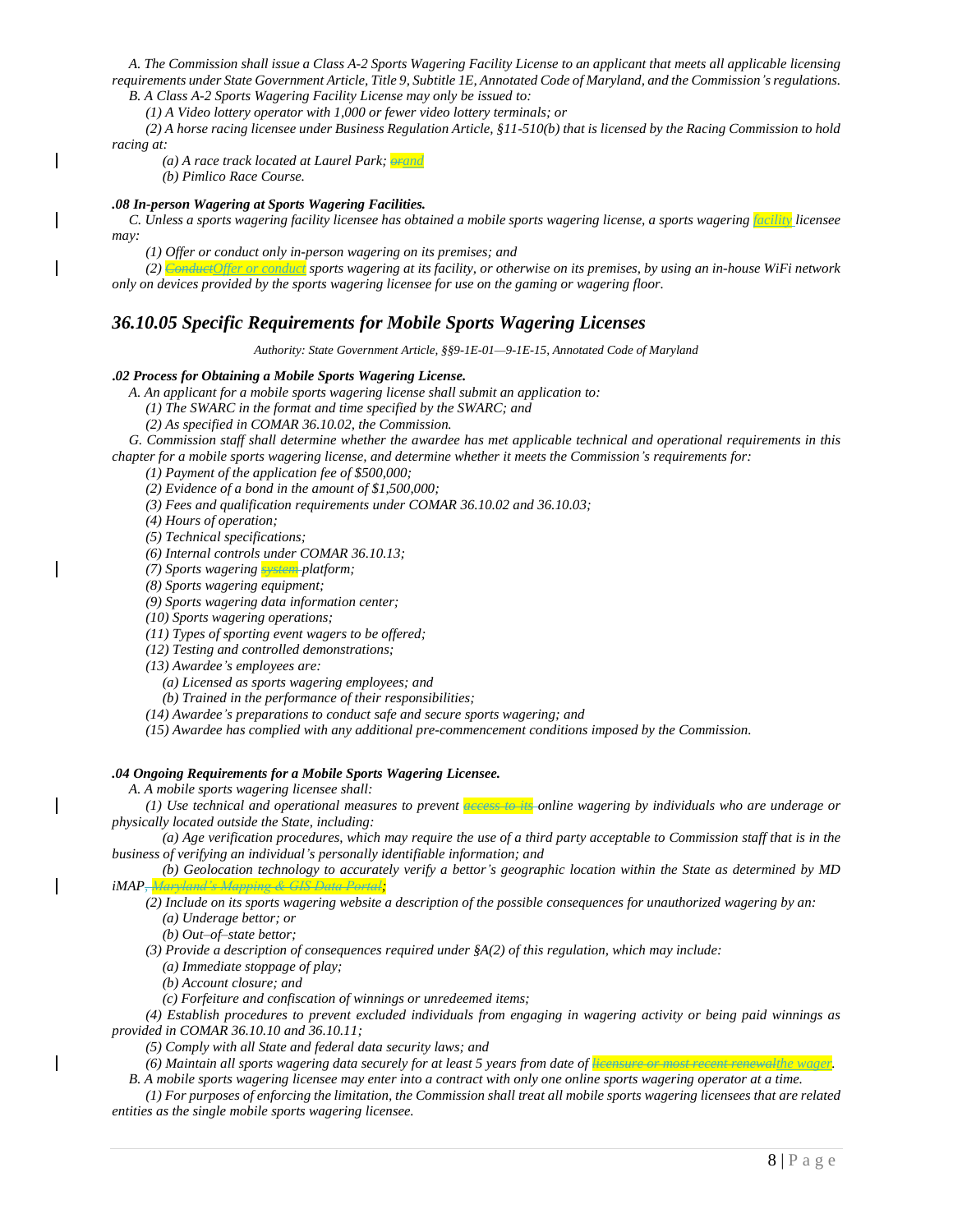(2) Except for a person conducting testing of a licensee's  $\frac{1}{\epsilon}$  sports wagering  $\frac{1}{\epsilon}$  as required by the Commission, only a person to which the Commission has issued a mobile sports wagering license, or an online sports wagering operator license with which the mobile sports wagering licensee has a current contract, may access the online sports wagering *operating system or associated equipment.*

### *36.10.06 Specific Requirements for Other Licenses Required for Sports Wagering*

*Authority: State Government Article, §§9-1E-01—9-1E-15, Annotated Code of Maryland*

#### *.02 Online Sports Wagering Operator License.*

A. Unless a person holds a valid online sports wagering operator license issued by the Commission, the person may not conduct, *offer, or operate online sports wagering on behalf of a mobile sports wagering licensee.*

F. Commission staff shall determine whether the applicant has met applicable technical and operational requirements for a *license, and determine whether it meets the Commission's requirements for:*

*(1) Payment of the application fee as set forth in §D of this regulation;*

*(2) Evidence of a bond in the amount as set forth in §D of this regulation;*

*(3) Fees and qualification requirements under COMAR 36.10.02 and 36.10.03;*

*(4) Hours of operation;*

*(5) Technical specifications;*

*(6) Internal controls under COMAR 36.10.13;*

- *(7) Sports wagering system platform;*
- *(8) Sports wagering equipment;*

*(9) Sports wagering data information center;*

*(10) Types of sporting event wagers to be offered;*

*(11) Testing and controlled demonstrations;*

*(12) Applicant's employees are:*

- *(a) Licensed as sports wagering employees; and*
- *(b) Trained in the performance of their responsibilities;*
- *(13) Applicant's preparations to conduct secure sports wagering; and*
- *(14) Applicant has complied with any additional pre-commencement conditions imposed by the Commission.*

#### *.03 Sports Wagering Facility Operator License.*

A. Unless a person holds a valid sports wagering facility operator license issued by the Commission, the person may not conduct, offer, or operate sports wagering at a sports wagering facility on behalf of a sports wagering facility licensee under State *Government Article, Title 9, Subtitle 1E, Annotated Code of Maryland.*

F. Commission staff shall determine whether the applicant has met applicable technical and operational requirements, and *determine whether it meets the Commission's requirements for:*

*(1) Payment of the application fee as set forth in §D of this regulation;*

*(2) Evidence of payment of a bond in the amount as set forth in §D of this regulation;*

*(3) Fees and qualification requirements under COMAR 36.10.02 and 36.10.03;*

*(4) Hours of operation;*

*(5) Technical specifications;*

*(6) Internal controls under COMAR 36.10.13;*

*(7) Sports wagering system platform;*

*(8) Sports wagering equipment;*

*(9) Sports wagering operations;*

*(10) Types of sporting event wagers to be offered;*

*(11) Testing and controlled demonstrations;*

*(12) Applicant's employees are:*

*(a) Licensed as sports wagering employees; and*

*(b) Trained in the performance of their responsibilities;*

*(13) Applicant's preparations to conduct secure sports wagering; and*

*(14) Applicant has complied with any additional pre-commencement conditions imposed by the Commission.*

#### *.10 Identification Cards for Sports Wagering Employees.*

A. The Commission shall issue an identification card to an individual who is licensed as a sports wagering employee.

*C. Licensee Obligations. A licensee:*

(1) Unless otherwise approved by the Commission for a specific date and time, shall wear or otherwise prominently display *the licensee's identification card at all times while working in a sports wagering facility or a data center located in Maryland;*

(2) Shall immediately report a loss or theft of the card to the licensee's employer and the Commission;

*(3) May not allow another individual to possess the card; and*

*(4) Shall comply with an order of the Commission to surrender the card.*

#### *11. Sports Wagering Vendor Registration and Certification.*

*A. Definition.*

*(1) In this regulation, the following term has the meaning indicated.*

(2) Term Defined. "Sports Wagering Vendor" means a person who provides goods or services to a licensed sports wagering facility, mobile sports wagering licensee, online sports wagering operator, sports wagering facility operator, or sports wagering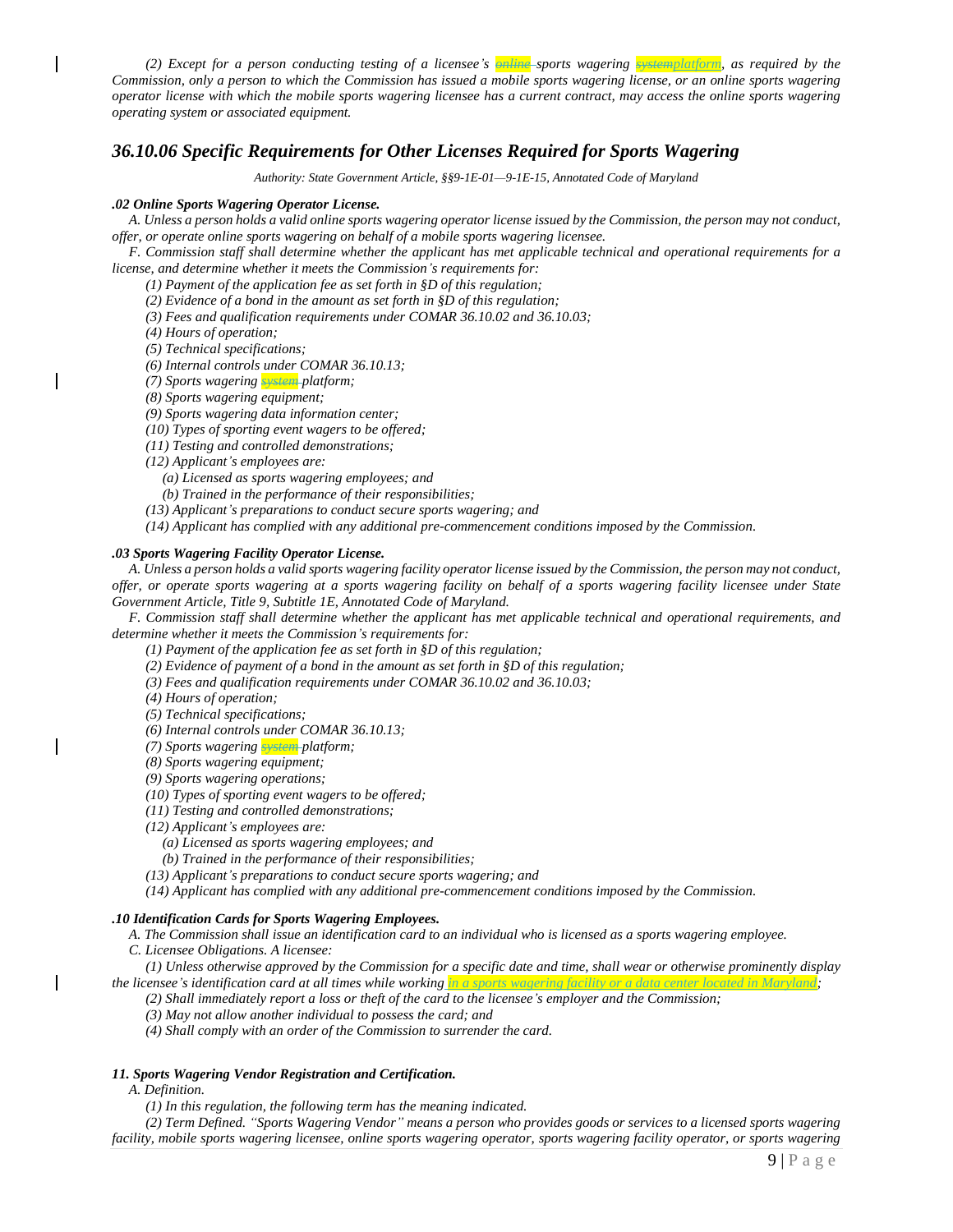contractor, and who is not required to be issued a sports wagering license or sports wagering contractor license under State *Government Article, Title 9, Subtitle 1E, Annotated Code of Maryland, and is a:*

*(a) Supplier of alcoholic beverages;*

*(b) Supplier of food and nonalcoholic beverages;*

*(c) Refuse handler;*

*(d) Vending machine provider, and its service personnel;*

*(e) Janitorial and maintenance company;*

(f) Tenant business or franchise located within a sports wagering facility if such goods and services are not related to *sports wagering;*

*(g) Provider of transportation services if such services are not related to sports wagering;*

(h) Person involved in the construction of a portion of a sports wagering facility where sports wagering is conducted;

*(i) Lessor of real property or goods;*

*(j) Provider of payroll, recruiting, and other employer-related services; and*

 $(k)$  Person whose services the Commission reviews and determines must be registered or certified under this regulation.

M. A sports wagering facility, mobile sports wagering licensee, online sports wagering operator, sports wagering facility *operator, or sports wagering contractor Applicant or Licensee shall:*

(1) Submit to the Commission a **Regardal Superty** sports wagering vendor payments report in a format prescribed by the *Commission; and*

(2) Ensure that a sports wagering vendor appearing on its **monthlyquarterly** sports wagering vendor payments report is: *(a) Registered;*

*(b) Certified; or*

*(c) Exempt.*

### *36.10.08 Enforcement*

*Authority: State Government Article, §§9-1A-02, 9-1A-04, 9-1A-20, 9-1A-25, and 9-1E-01—9-1E-15, Annotated Code of Maryland*

#### *.02 Violations.*

A licensee may not:

*A. Violate:*

*(1) A provision of State Government Article, Title 9, Subtitle 1E, Annotated Code of Maryland;*

(2) A regulation adopted under State Government Article, Title 9, Subtitle 1E, Annotated Code of Maryland; or

- *(3) A directive of the Commission or the Director;*
- *B. Take, or attempt to take, any action that is:*

*(1) Cheating;*

*(2) Influence the governing entity of a sporting event;*

(3) Influence any person or unit of government that is involved in implementing or enforcing State Government Article, Title *9, Subtitle 1E, Annotated Code of Maryland; or*

*(4) Interfere with the regular operation of:*

*(a) A sports wagering platform or its software;*

- *(b) Sports wagering equipment; or*
- *(c) A sports wagering interactive website; or*

### *36.10.10 Enforcement of Voluntary Exclusion Program*

*Authority: State Government Article, §§9-1A-24 and 9-1E-01—9-1E-15, Annotated Code of Maryland*

#### *.02 Responsible Gaming Plan.*

A. A sports wagering licensee shall establish a responsible gaming plan that sets forth its plan for addressing problem gambling *that shall include at least the following elements of the plan:*

*(1) Goals;*

- *(2) Procedures and deadlines for implementation;*
- *(3) Procedures for retrieving and securely maintaining the voluntary exclusion list;*

(4) Procedures for notifying the Commission of an unauthorized access to the list within twelve hours of the unauthorized *access;*

*(5) Identification of a sports wagering licensee's personnel responsible for implementation;*

*(6) Responsibilities of a sports wagering licensee's personnel identified as responsible for implementation;*

*(7) Training for a sports wagering licensee's personnel on problem gambling and voluntary exclusion;*

- *(8) Means of controlling access to records pertaining to voluntary exclusion;*
- *(9) Means of educating bettors about:*

*(a) Problem gambling;*

*(b) Problem gambling treatment resources, including treatment and prevention programs established under State Government Article, §9-1A-33, Annotated Code of Maryland; and*

*(c) Voluntary exclusion;*

*(10) Placement of responsible gambling awareness information:*

*(a) In the premises of a sports wagering facility licensee; and*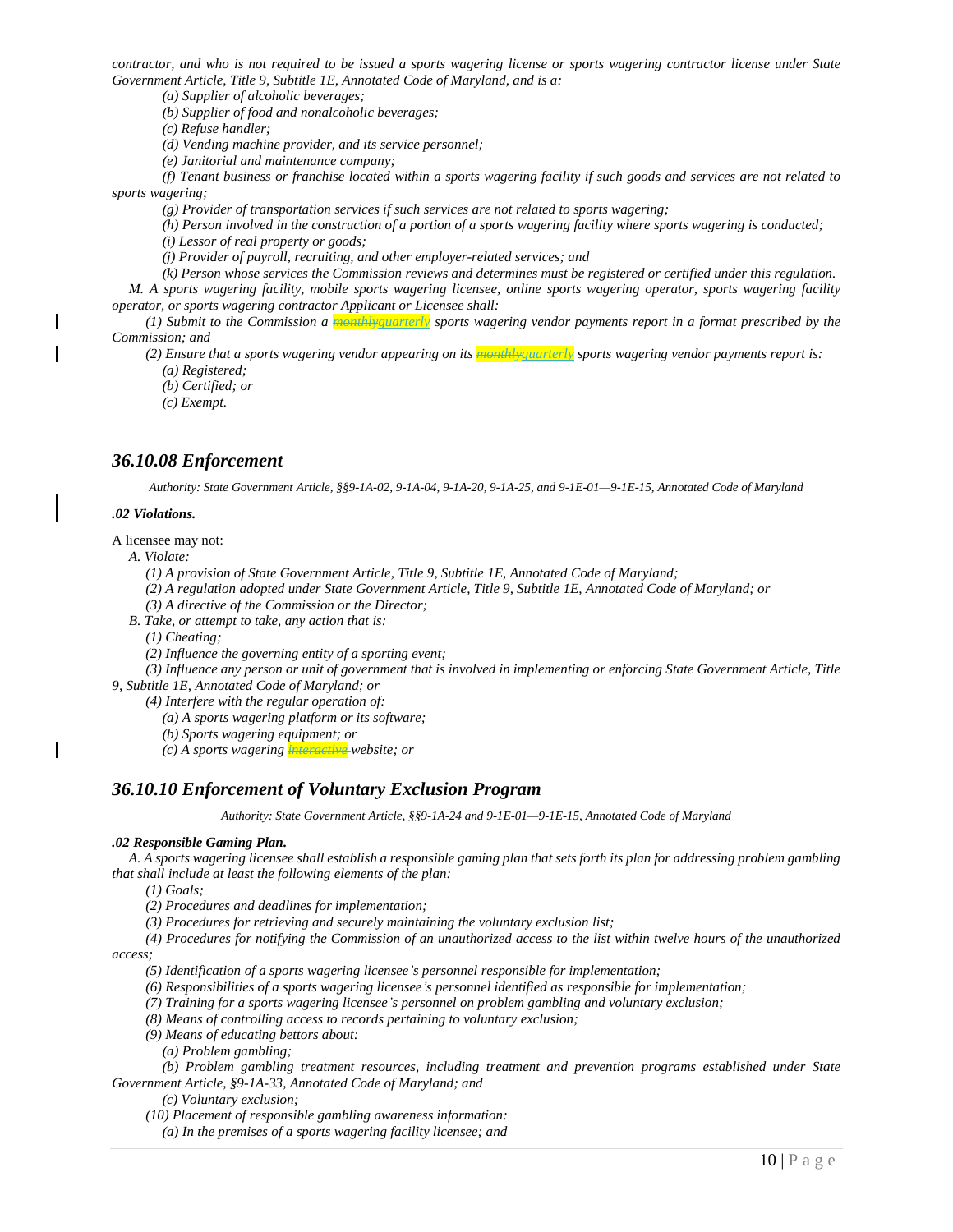*(b) On a sports wagering licensee's sports wagering platform;*

*(11) Ensuring that an individual on the voluntary exclusion list is not permitted to:*

*(a) Enter the part of the premises of a sports wagering licensee where sports wagering is conducted;*

*(b) Participate in sports wagering; or*

*(c) Claim winnings;*

(12) The sports wagering licensee's response to the discovery of an individual who is enrolled in the voluntary exclusion list in the part of the premises of a sports wagering licensee where sports wagering is conducted, which may include pursuing criminal *charges against the individual;*

(13) The sports wagering licensee's response to the discovery of a bettor who is enrolled in the voluntary exclusion list using a sports wagering platform, which may include an action up to and including permanent suspension of the bettor's account;

(14) The sports wagering licensee's procedures for returning to a bettor the funds in the bettor's account that were placed *by the bettor prior to the bettor's application for voluntary exclusion, including the requirement that:*

(a) Funds be returned as soon as practicable after the time the bettor is placed on the voluntary exclusion list; and

(b) The sports wagering licensee return the funds to the bettor within  $\frac{57}{2}$  days of the bettor's placement on the voluntary *exclusion list, by:*

*(i) Crediting the bettor's personal bank account; or*

*(ii) Paying the bettor by check; and*

#### *.03 Requirements.*

*A. Definitions.*

*(1) In this regulation, the following terms have the meaning indicated.*

*(2) Terms Defined.*

*(a) "Advertisement" means any material that is:*

*(i) Disseminated to the public through broadcasting, publication, mail, or any other means; and*

*(ii) Intended to encourage sports wagering.*

(b) "Billboard advertisement" means a roadside sign, aviation banner, or event banner that is intended to encourage *sports wagering.*

*(c) "Gambling assistance message" means a phrase approved by the Commission to encourage responsible play.*

(d) "Printed advertisement" means an advertisement that appears in or on a sign, direct mailing, poster, brochure or *other written material and is intended to encourage sports wagering.*

(e) "Responsible gambling awareness materials" means a sticker, a brochure, a wallet card, or other material that *conveys only problem gambling resource information.*

(f) "Underage warning message" means the phrase: "No bettor under the age of 21 is permitted to participate in sports *wagering".*

*B. A sports wagering licensee shall:*

(1) Post signage approved by the Commission that prominently bears the gambling assistance message and the underage *warning message at each customer entrance;*

(2) Include banners or other notifications on the sports wagering **interactive**-websites that bear the gambling assistance *message and the underage warning message;*

*(3) Include the gambling assistance message on an advertisement that is intended to encourage sports wagering;*

*(4) Ensure that a printed advertisement bears the gambling assistance message and meets requirements of COMAR 36.03.0610.13.43 and 36.03.03.08;*

 $(5)$  Ensure that a billboard bearing a printed advertisement bears the gambling assistance message and meets requirements *of COMAR 36.03.0610.13.43 and 36.03.03.08;*

(6) Ensure that a radio, television, video, online, or social media advertisement bears the gambling assistance message and *meets requirements of COMAR 36.03.0610.13.43 and 36.03.03.08;*

*(9) Place in the sports wagering facility and sports wagering platform responsible gambling awareness information according to its responsible gaming plan required under 36.10.1210.02.*

### *36.10.11 Mandatory Exclusion*

*Authority: State Government Article, §§9-1A-24, 9-1E-04, and 9-1E-01— 9-1E-15, Annotated Code of Maryland*

#### *.04 Mandatory Exclusion List.*

*A. The Commission shall establish a mandatory exclusion list for the Sports Wagering Program.*

*E. The information used to identify an excluded individual may include:*

*(1) The individual's:*

*(a) Name and any nickname or alias;*

*(b) Residential address;*

*(c) Telephone numbers;*

*(d) Gender;*

*(e) Physical description, including any birthmarks, scars, or tattoos;*

*(f) Race or ethnic origin;*

*(g) For non-United States citizens, country of origin; and*

*(h) Photograph; and*

*(i) Social security number or other government issued identification number.*

*(2) Date of placement on the mandatory exclusion list;*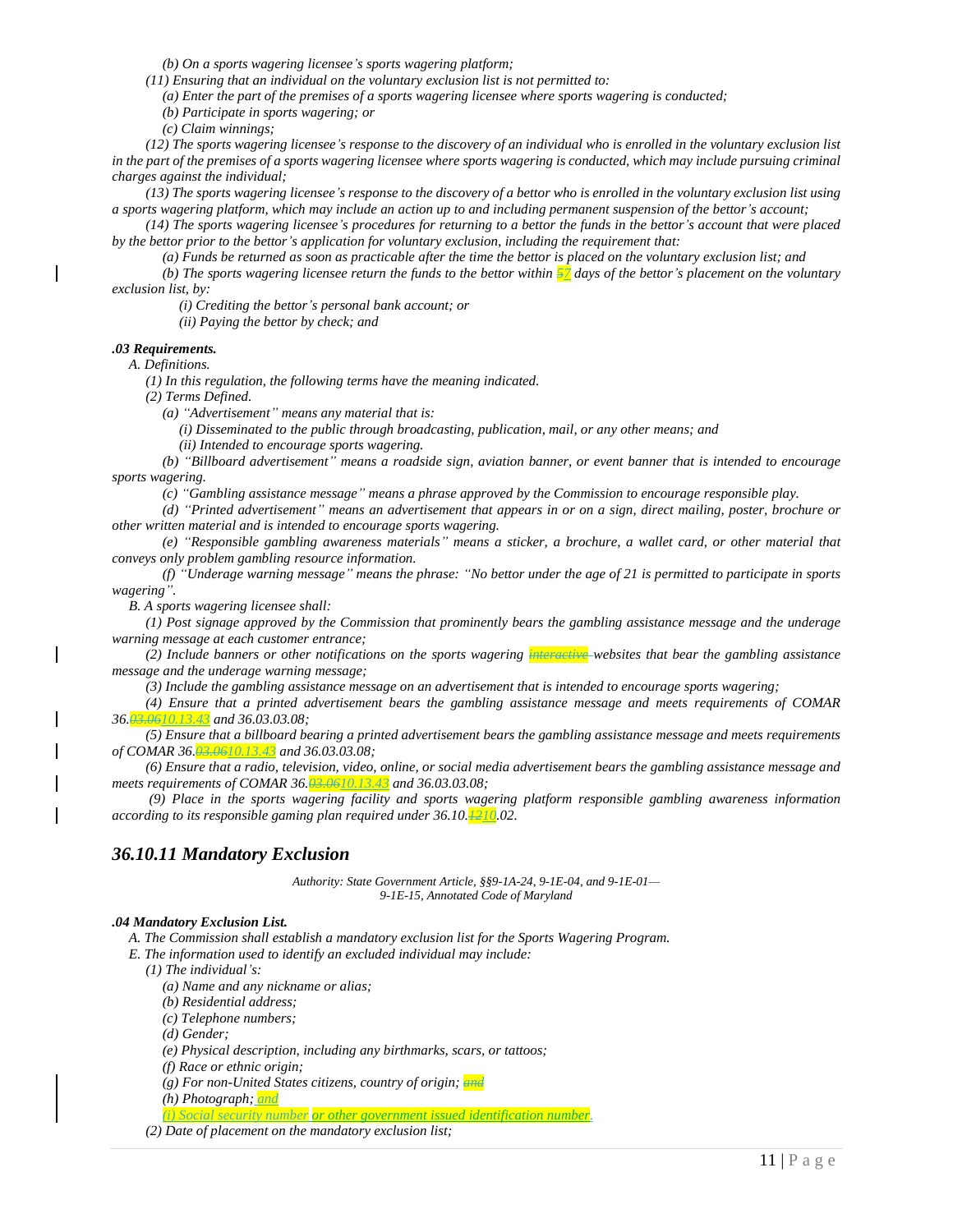- *(3) Brief statement of the basis for placing the individual on the mandatory exclusion list; and*
- *(4) Any other information the Commission requires.*

F. The mandatory exclusion list and related records are public records under General Provisions Article, §4-101, Annotated *Code of Maryland.*

#### *.09 Sports Wagering Licensee's Mandatory Exclusion Plan.*

- *A. A sports wagering licensee shall establish a plan for identifying and:*
	- (1) Excluding or ejecting excluded individuals from a sports wagering facility or from participating in sports wagering  $\frac{1}{2}$  and *(a) Excluded individuals; and*
	- *(b) Individuals who may be eligible for placement on the mandatory exclusion list; and (2) Ensuring that excluded individuals and individuals younger than 21 years old are not allowed to: (a) Participate in sports wagering; and*
		- *(b) Enter the part of the premises of a sports wagering licensee where sports wagering is conducted.*

### *36.10.12 Collection of Taxes, Fees, and Penalties*

*Authority: State Government Article, §§9-1A-02, 9-1A-04, 9-1A-33, and 9-1E-01—9-1E-15, Annotated Code of Maryland*

#### *.01 General.*

This chapter establishes the manner and method by which the Commission may collect from an applicant or licensee a tax, fee or civil penalty established under State Government Article, Title 9, Subtitle 1E, Annotated Code of Maryland, and the manner by *which a sports wagering licensee may reconcile gross gaming receiptsproceeds under State Government Article, §9-1E-07, Annotated Code of Maryland.*

### *36.10.13 Sports Wagering Licensee Minimum Internal Control Standards*

*Authority: State Government Article, §§9-1E-01—9-1E-15, Annotated Code of Maryland*

#### *.03 Content of Internal Controls.*

A. At least 60 days prior to commencing sports wagering and any time a change is made thereafter, a sports wagering licensee *shall submit to the Commission for approval internal controls for:*

*(1) Sports wagering at the sports wagering licensee's facility; or*

*(2) Online sports wagering.*

(14) Procedures for suspending or terminating a dormant where wagering account and the return of any funds remaining in *the dormant sports wagering account to the registered bettor;*

*(27) Procedures to verify each registered bettor's physical location:and appropriate measures implemented to deter, detect and prevent cheating;*

*(a) Each time a registered bettor logs into their bettor account; and*

*(b) In near real-time as the application is being used;*

*(28) Procedures and appropriate measures implemented to deter, detect and prevent cheating;*

*(29) Procedures for identifying and reporting fraudulent, suspicious, or unusual wagering activity;*

 $(3929)$  Procedures to govern emergencies, including suspected or actual cyber-attacks, hacking or tampering with the sports *wagering licensee's sports wagering platform, sports wagering website and sports wagering equipment;*

*(3130) Procedures for the reconciliation or repayment of a registered bettor's sports wagering account;*

- *(3231) Procedures for automated and manual risk management;*
- *(3332) Procedures for compliance with AML standards;*

(*3433) Description of all integrated third-party hardware, software, or systems;*

 $(\frac{2534}{12})$  Procedures to identify a wager or attempts to wager above any maximum wager threshold set by the sports wagering *licensee;licensee*

(3635) Procedures to be utilized by an employee of a sports wagering licensee in the event of a malfunction of sports wagering *licensee's:*

*(a) Sports wagering website;*

*(b) Sports wagering platform; or*

*(c) Sports wagering equipment; and*

*(3736) Any other items the Commission may request in writing to be included in the internal controls.*

#### *.04 Review of Internal Controls.*

A. At least 60 days before sports wagering operations are to commence or another timeframe as approved by the Commission, a sports wagering licensee shall submit its internal controls to the Commission for review and written approval.

G. The process developed by the Commission under  $\S F$  of this regulation shall, at a minimum, require the sports wagering *licensee to:*

(1) Submit a redlined copy of any section of the approved internal controls to be changed or amended with added text *underlined and deleted text lined out;*

(2) Document on the redlined copy the date the Commission approved the section to be changed or amended and the date *the revision was submitted to the Commission for review;*

(3) Submit a narrative explaining the reason for the change or amendment which includes the sports wagering licensee's *target date for implementation;*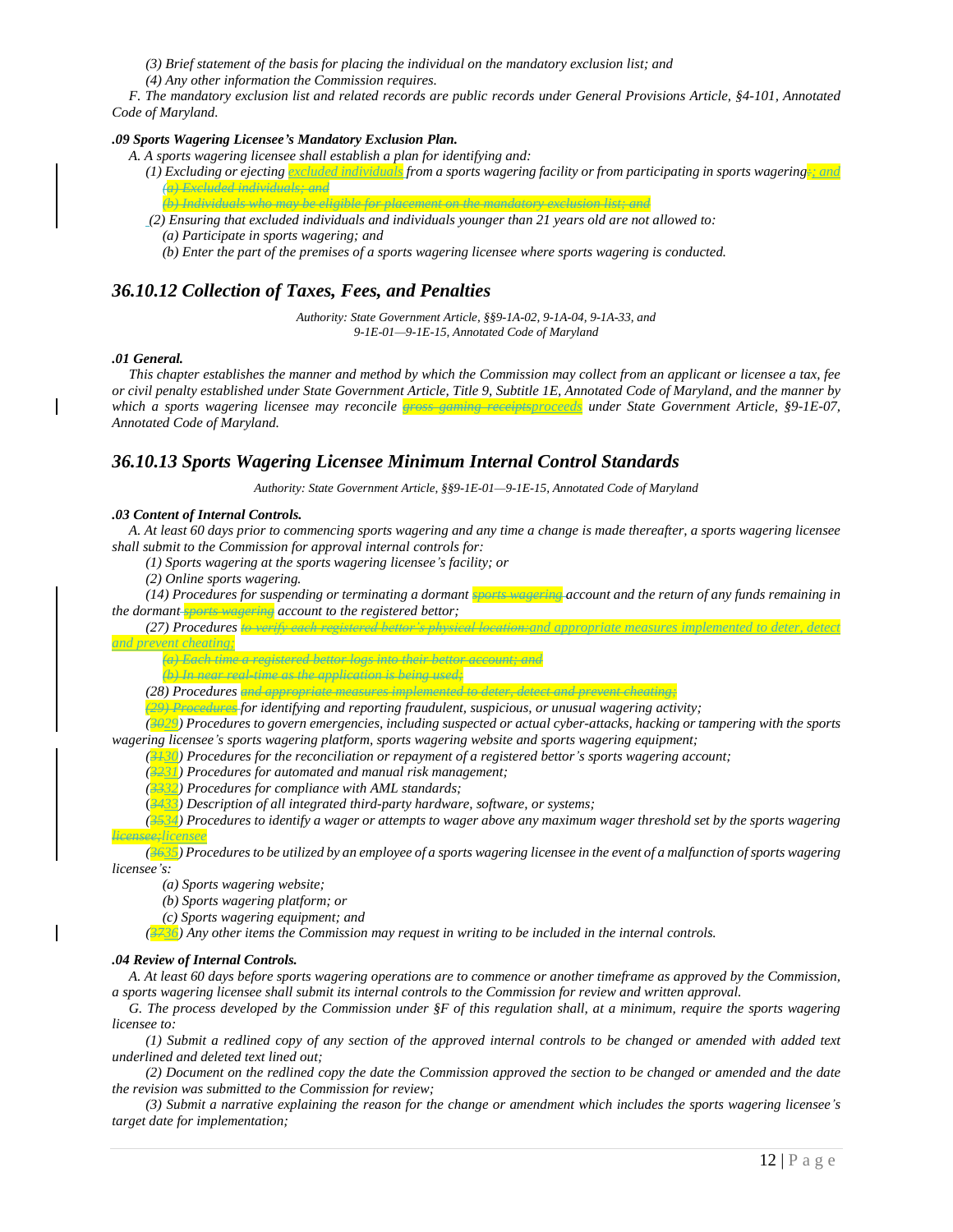(4) Submit the written representations required in  $\S(1)$  and (2) of this regulation with regard to the proposed change or *amendment; and (5) Maintain a log of all changes or amendments in approved internal controls which includes the initial approval date and* 

*the effective date of any change or amendment approved by the Commission; and*  $\frac{16(5)}{2}$  Mark each page of approved internal controls with the date on which it was approved by the Commission.

#### *.06 Annual Audit and Other Regulatory Reports.*

A. A sports wagering licensee shall cause its annual financial statements to be audited in accordance with generally accepted *auditing standards by an independent certified public accountant.*

N. No later than 7 days after the date of filing with the Financial Crimes Enforcement Network, a sports wagering licensee shall *file withprovide the Commission a copy ofwith access to each Suspicious Activity Report filed under 31 CFR §103.21.*

#### *.07 Record Retention.*

*A. All original books and records shall be:*

*(1) Prepared and maintained in a complete, accurate, and legible form;*

(2) Stored in a format that ensures readability, regardless of whether the technology or software that created or maintains it *has become obsolete;*

*(3) Retained in a secure location equipped with a fire notification system:*

*(a) At the sports wagering licensee's facility; or*

(b) An off-site location approved by the Commission under  $\S F$  of this regulation for the express purpose of document *storage;*

*(4) Kept immediately available for inspection by the Commission during all hours of operation;*

*(5) Organized and indexed in a manner designed to provide immediate accessibility to the Commission; and*

*(6) Destroyed only after expiration of the minimum retention period required under this regulation.*

*E. Exceptions. The following exceptions apply to the retention period in §D of this regulation:*

 $(1)$  A minimum retention period of 5 years shall apply to documentation pertaining to cashiers' cage transactions;

- *(2) A minimum retention period of 5 years shall apply to:*
	- *(a) Signature cards of terminated employees;*
	- *(b) Insurance records relating to claims by bettors;*
	- *(c) Surveillance and security department:*
		- *(i) Employee duty logs;*
		- *(ii) Visitor logs;*
		- *(iii) Incident logs;*
		- *(iv) Recording logs; and*
		- *(v) Equipment malfunction reports; and*

(d) Documentation pertaining to sports wagering tickets or promotional play instruments reported to the Commission as *possibly counterfeit, altered, or tampered with;*

*(3) A minimum retention period of 30 days shall apply to:*

*(a) Cancelled promotional play instruments for which all reconciliations required by the sports wagering licensee's approved internal controls have been conducted and resolved;*

*(b) Voided sports wagering tickets; and*

*(c) Sports wagering tickets and vouchers redeemed at a facility, other than through a ticket redemption unit; and*

*(4) A minimum retention period of 7 days shall apply to sports wagering tickets redeemed at a ticket redemption unit or* 

#### *kiosk.*

#### *.20 Internal Audit Department Standards.*

- A. Except as set forth in §B, this regulation is only applicable to the holder of a Class A sports wagering facility license.
- *F. If applicable, the audit department shall audit at least annually:*
	- *(1) Responsible gaming program;*
	- *(2) Security department;*
	- *(3) Currency transaction reporting;*
	- *(4) Suspicious activity reporting;*
	- *(5) Information technology controls;*
	- *(6) Accounts payable;*
	- *(7) Purchasing;*
	- *(8) Surveillance department; and*
	- *(9) Bettor tracking system; and*
	- *(10) Sports wagering platform.*

#### *.21 Access to Sports Wagering SystemsPlatforms.*

A. The sports wagering licensee shall limit and control administrative access to the sports wagering platform and associated *equipment by ensuring the following:*

(1) Maintain access configurations and procedures that meet industry best practices and adhere to nationally recognized *information technology compliance standards;*

(2) Maintain logs of user access and review the logs daily to identify security incidents and unusual transactions;

(3) Coordinate and develop an education and training program on information security and privacy matters for employees *and other authorized users;*

*(4) Ensure compliance with all State and federal information security policies and rules;*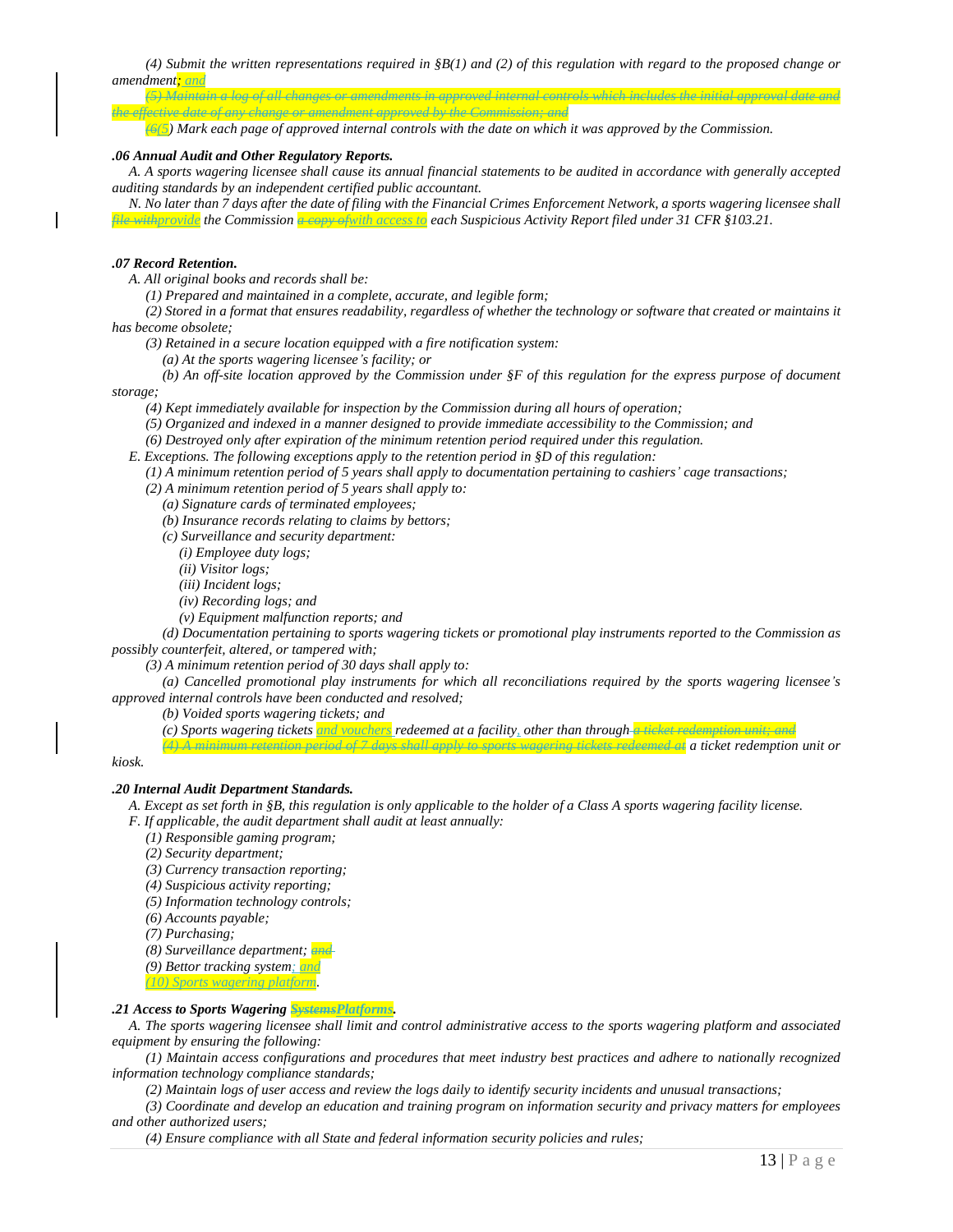*(5) Prepare and maintain security-related reports and data;*

(6) Develop and implement an incident response plan to address security breaches, policy violations and complaints from *external parties;*

(7) Develop and implement an ongoing risk assessment program that targets information security and privacy matters by *identifying methods for vulnerability detection and remediation and overseeing the testing of those methods; and*

(8) Ensure remote access to a sports wagering licensee's sports wagering platform and associated equipment is only permitted from within the local network and not directly accessible from the internet unless secured and monitored *by the MLGCC on a case by case basis.*

#### *.30 Sports Wagering Ticket or Voucher.*

A. A sports wagering licensee may issue a sports wagering ticket or voucher and utilize a sports wagering ticket system meeting *the requirements of this subtitle.*

B. A sports wagering licensee shall issue a sports wagering ticket or voucher which expires 182 days after the date of the *sporting event or voucher issuance.*

*C. Except for mobile sports wagering, a sports wagering licensee shall:*

*(1) Configure its sports wagering ticket system to:*

*(a) Prevent issuance of a sports wagering ticket from a kiosk exceeding \$10,000; and*

- (b) Require sports wagering tickets or vouchers of \$3,000 or more to be redeemed only at the cashiers' cage;
- *(2) Configure a ticket redemption unit under Regulation .31 of this chapter to:*

*(a) Redeem only a sports wagering ticket or voucher of less than \$3,000; and*

- (b) Direct a bettor attempting to redeem a sports wagering ticket or voucher of \$3,000 or more to the cashiers' cage; and
- *(3) Redeem at its cashiers' cage a sports wagering ticket or voucher of \$3,000 or more by:*
	- *(a) Cash or check; or*
	- *(b) Check on the request of a bettor.*

D. A sports wagering licensee shall immediately report to the Commission evidence that a sports wagering ticket or voucher has been counterfeited, tampered with, or altered in any way which would affect the integrity, fairness, or reliability of the sports *wagering ticket.*

E. A sports wagering licensee shall develop and include in the internal controls submitted to and approved by the Commission under Regulation .04 of this chapter procedures addressing the issuance and redemption of a sports wagering ticket or voucher. *F. A sports wagering licensee's internal controls shall:*

*(1) Require a sports wagering ticket or voucher to include:*

*(a) Name or trade name of the sports wagering licensee;*

- *(b) Date and time of issuance;*
- *(c) A description of the wager;*
- *(d) Amount of the sports wagering ticket;*
- *(e) Unique series number automatically generated by the sports wagering ticket system;*
- (f) Asset number of the ticket redemption unit or point of sale device dispensing the sports wagering ticket;

*(g) At least one anti-counterfeiting measure, which appears on one or both sides of the sports wagering ticket;* (4) Sports wagering *caelity* sfacilities where the sports wagering ticket may be redeemed and any restrictions applicable *to redemption;*

 $\langle \mathbf{H} \rangle$ ) A bar code which enables the sports wagering ticket system to identify the numeric information required by this *section; and*

*(ji) Notice to the bettor of the terms of expiration; and*

*(2) Include procedures and controls which:*

*(a) Require a sports wagering ticket system to perform the following prior to payment:*

- *(i) Verify the validity of the ticket number and amount of the sports wagering ticket or voucher; and*
- *(ii) Electronically cancel the sports wagering ticket or voucher;*
- *(b) Require the sports wagering ticket system to be configured to:*

(i) Permit access to the complete ticket number of an unredeemed sports wagering ticket or voucher only to sports wagering ticket system administrative employees and accounting department employees not assigned to the cashiers' cage; and

(ii) Maintain a record of all unredeemed sports wagering tickets or vouchers for a minimum of 2 years from the date of the sporting event on issuance of the sports wagering Heketyoucher unless a request to remove or relocate system records is *submitted in writing and approved in writing by the Commission;*

*(c) Address the following events:*

(i) Calculation and transmittal by the sports wagering licensee of its outstanding expired unredeemed sports wagering *ticket or voucher balance to the State; and*

(ii) An election by a sports wagering licensee to pay a sports wagering ticket or voucher when the sports wagering ticket system is inoperable or otherwise unable to verify the validity of the sports wagering ticket at the time of payment; and *(d) Require generation, at the conclusion of each wagering day, of reports detailing:*

*(i) Sports wagering tickets or vouchers issued;*

*(ii) Sports wagering tickets or vouchers redeemed and cancelled by redemption facility;*

*(iii) Unredeemed liability for sports wagering tickets or vouchers; and*

*(iv) Any exceptions.*

*.31 Ticket Redemption Unit or Kiosk.*

A. A sports wagering licensee may utilize a ticket redemption unit or kiosk meeting the requirements of this subtitle.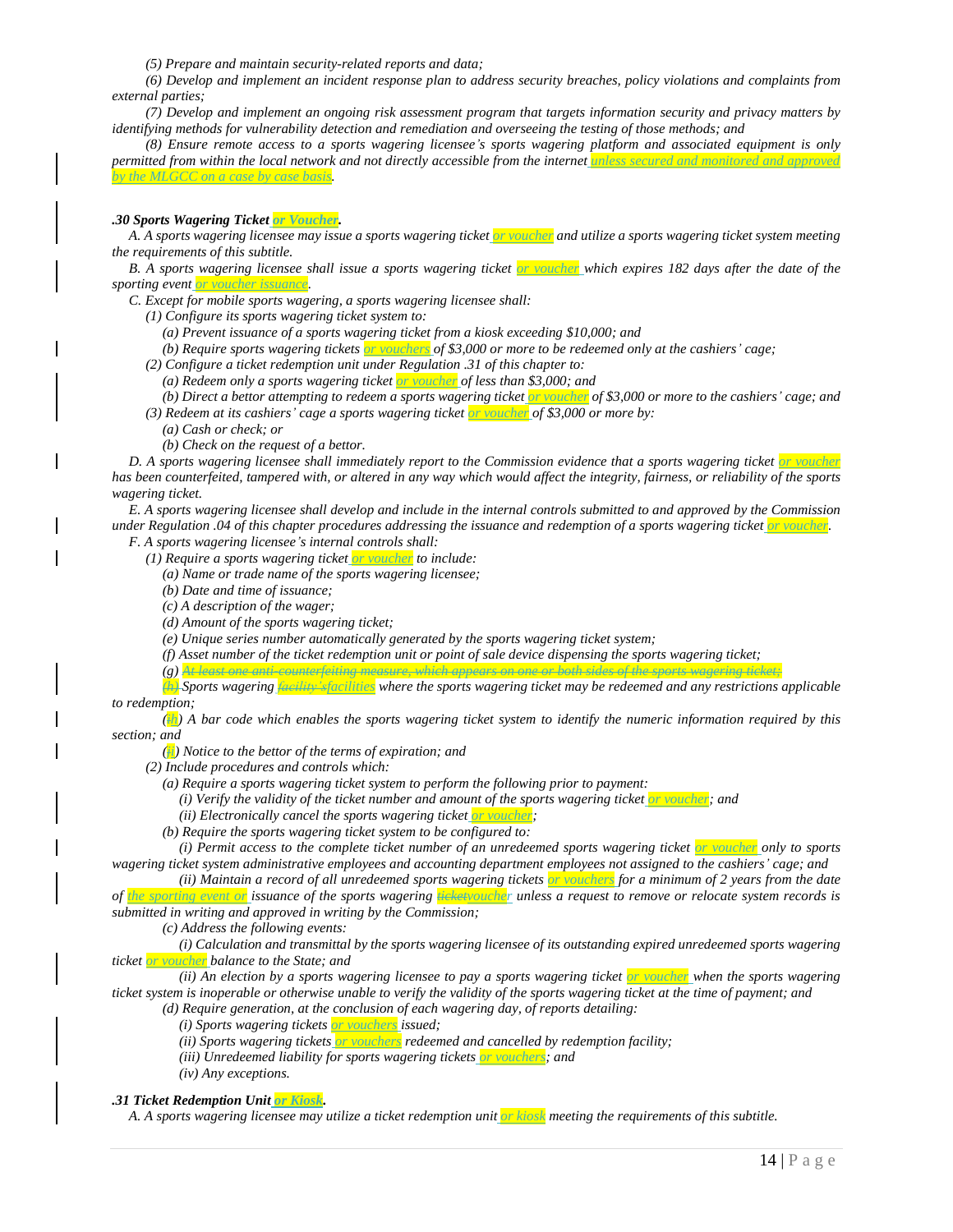B. A sports wagering licensee shall locate a ticket redemption unit or kiosk in the sports wagering facility subject to the *surveillance coverage requirements of Regulation .11 of this chapter.*

*C. A ticket redemption unit or kiosk:*

*(1) Shall, in accordance with this regulation, be configured to:*

*(a) Redeem a sports wagering ticket or voucher of less than \$3,000; and*

(b) Direct a bettor attempting to redeem a sports wagering ticket <mark>or voucher</mark> of \$3,000 or more to the cashiers' cage; and

(2) May be configured to function as a bill breaker changing bills of one denomination into bills of a smaller denomination. D. A sports wagering licensee shall develop and include in the internal controls submitted under Regulation .04 of this chapter,

*procedures addressing a ticket redemption unit or kiosk.*

*E. A sports wagering licensee's internal controls shall address:*

*(1) Distribution of cash to a ticket redemption unit;*

*(2) Removal of sports wagering tickets and cash accepted by a ticket redemption unit;*

*(3) Reconciliations associated with the replenishment process;*

(4) Generation of the following reports by a ticket redemption unit or ancillary system or application for the reconciliation *period, which may be by wagering day, shift, or drop cycle:*

*(a) A sports wagering ticket transaction report which details:*

(i) Disposition, as paid, partially paid, or unpaid, of sports wagering tickets or vouchers accepted by a ticket *redemption unit;*

*(ii) Sports wagering ticket validation number or voucher identification number;*

*(iii) Date and time of redemption;*

*(iv) Amount requested; and*

*(v) Amount dispensed;*

*(b) A reconciliation report which details:*

*(i) Date and time;*

*(ii) Unique asset identification number of the ticket redemption unit;*

*(iii) Total amount of cash in the currency and coin cassettes;*

*(iv) Total number of bills accepted by denomination; and*

*(v) Total amount of sports wagering tickets accepted; and (vi) Total amount of sports wagering vouchers accepted; and*

(c) A sports wagering ticket and currency storage box report which details the following data whenever a storage box is *removed from the ticket redemption unit:*

*(i) Date and time;*

*(ii) Unique asset identification number of the ticket redemption unit;*

*(iii) Unique identification number for each storage box in the ticket redemption unit;*

*(iv) Total amount of currency dispensed;*

*(v) Total number of bills dispensed by denomination;*

*(vi) Total amount of sports wagering tickets accepted;*

*(vii) Total count of sports wagering tickets accepted; and*

*(viii(viii) Total amount of sports wagering vouchers accepted;*

*(ix) Total count of sports wagering vouchers accepted; and*

(a) Details required to be included in the sports wagering ticket transaction report required under  $\S E(4)(a)$  of this *regulation; and*

#### *.32 Wager Payouts.*

A. A sports wagering licensee shall prepare and timely file IRS Form W-2G, Certain Gambling Winnings, in accordance with *IRS rules and regulations.*

*B. A sports wagering licensee shall pay a sports wager payout of \$50,000 or more:*

*(1) By cash or check; or*

(2) On the request of a bettor, any combination of cash, sports wagering ticket or youcher, check, or other method of payment *approved by the Commission.*

#### *.34 Collection of Cash Storage and Drop Boxes.*

A. At least 30 days before sports wagering operations are to commence or other time period approved by the Commission, a sports wagering licensee shall submit to the Commission in writing a drop schedule setting forth specific pick-up days and times *for collection of cash storage drop boxes, including:*

(1) Specifications as to what areas of the sports wagering facility will be covered on each pick-up day; and

(2) Specific transportation routes to be utilized from the sports wagering facility floor to the count room on each pick-up day.

I. Immediately prior to the commencement of the count process, the security department may issue its key to the storage cabinet or trolley required under §G of this regulation to a count room supervisor for the purpose of allowing count room personnel to *gain access to the cash storage or table game drop boxes to be counted.*

#### *.35 Count Room Design Standards.*

*A. This regulation is only applicable to the holder of a sports wagering facility licensee.*

D. A sports wagering licensee shall install in its count room a table constructed of clear glass or similar transparent material to be used for the emptying, counting, and recording of the contents of cash storage and table game-drop boxes.

#### *.36 Accounting Controls for a Count Room.*

*A. This regulation is only applicable to the holder of a sports wagering facility licensee.*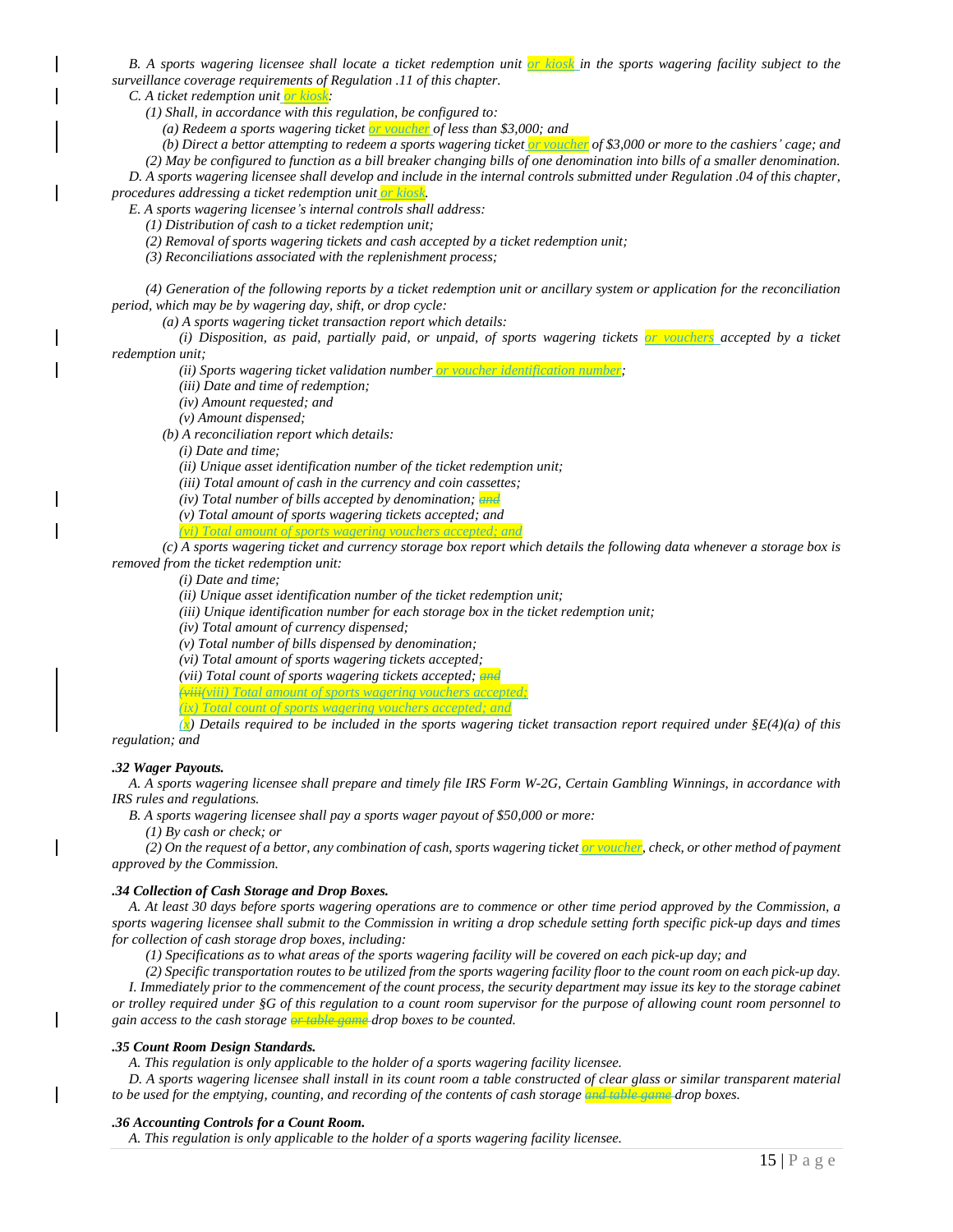*F. Internal Controls. A sports wagering licensee's internal controls shall:*

(1) Detail all hardware, software, and related equipment utilized by the sports wagering licensee to conduct the count;

*(2) Detail the actual procedures to be performed and documentation to be generated;*

*(3) Require equipment utilized to count and strap currency, winning sports wagering tickets, sports wagering vouchers, and promotional play instruments to:*

*(a) Conduct two separate counts;*

*(b) If the separate counts are not in agreement, document the discrepancy; and*

(c) If a sports wagering *platform*, point of sale system, or promotional play system is utilized to obtain the amount of a *winning sports wagering ticket, sports wagering voucher or promotional play instrument, require the system to perform a* calculation or integrity check to ensure that the amount of a sports wagering ticket or promotional play instrument has not been *altered in the system in any manner since the time of issuance; and*

*(4) Require a count room employee to wear a one-piece, pocketless garment.*

G. A winning sports wagering ticket, sports wagering vouchen or promotional play instrument accepted by a cash storage drop box shall be counted and included in the calculation of proceeds without regard to the validity of the sports wagering ticket or *promotional play instrument.*

*I. Within 72 hours of the count, a licensee shall report in writing to the Commission:*

*(1) Any variance between:*

(a) The actual count of cash, winning sports wagering tickets, sports wagering vouchers and promotional play instruments *in a cash storage box as determined in the count room; and*

(b) The amount for the cash storage box recorded on the sports wagering licensee's sports wagering platform or point of *sale system;*

*(2) The reason for the variance; and*

*(3) Corrective action taken or adjustments made.*

#### *.40 Security of Funds and Data.*

A. A sports wagering licensee shall comply with all applicable state and federal requirements for data security.

*D. A corporate entity that maintains a special purpose segregated account shall:A sports wagering licensee shall maintain a reserve in the form of cash, cash equivalents, an irrevocable letter of credit, bond, or a combination of these in an amount approved* 

*by the Commission and sufficient to pay all winnings and awards offered to a winning bettor as described in 36.10.14.06.*

*(1) Require a unanimous vote of all corporate directors to file bankruptcy and have articles of incorporation that prohibit commingling of funds with those of the sports wagering licensee except as necessary to reconcile the accounts of a bettor with sums owed by those bettors to the sports wagering licensee;*

*(2) Be restricted from incurring debt other than to bettors pursuant to the rules that govern their user accounts;*

*(3) Be restricted from taking on obligations of the sports wagering licensee other than obligations to bettors pursuant to the rules that govern their user accounts; and*

*(4) Be prohibited from dissolving, merging, or consolidating with another company, other than a special-purpose corporate entity established by another sports wagering licensee that meets the requirements of this section, while there are unsatisfied obligations to bettors.*

*E. A sports wagering licensee shall maintain a reserve in the form of cash, cash equivalents, an irrevocable letter of credit, bond, or a combination of these in an amount approved by the Commission and sufficient to pay all winnings and awards offered to a winning bettor.*

*FE. A sports wagering licensee shall implement and prominently publish the following on its platform:*

 $(1)$  Policies that prevent unauthorized withdrawals from a bettor's account by a sports wagering licensee or others;

(2) Notices that make clear that the funds in the segregated account do not belong to the sports wagering licensee and are *not available to creditors other than the bettor whose funds are being held;*

(3) Policies that prevent commingling of funds in the segregated account with other funds, including funds of the sports *wagering licensee;*

(4) Procedures for responding to and reporting on complaints by bettors that their accounts have been misallocated, *compromised, or otherwise mishandled;*

(5) Procedures that allow a bettor to request withdrawal of funds from their user account, whether such account is open or *closed, including:*

(a) The sports wagering licensee shall honor any bettor's request to withdraw funds by the later of 10 days after receipt *of the request or 10 days after submission of any tax reporting paperwork required by law;*

(b) The sports wagering licensee may decline to honor the request for withdrawal of funds for a reasonable investigatory period if it provides notice of the nature of the investigation to the bettor it believes has engaged in either:

*(i) Fraudulent conduct; or*

*(ii) Other conduct that would put the sports wagering licensee in violation of COMAR 36.10.18; and*

(c) A request for withdrawal shall be considered honored if it is processed by the sports wagering licensee but delayed by *a payment processor or the custodian of a segregated account; and*

(6) Procedures that allow a bettor to permanently close a user account at any time and for any reason. The procedures shall allow for closing by any reasonable means, including by a bettor on any platform used by that bettor to make deposits into a *segregated account.*

 $G_L$ . If winnings are awarded to a bettor with a closed account, the winnings, to the extent that it consists of funds, shall be *distributed by the sports wagering licensee within 7 days.*

 $\frac{110}{10}$ . If an account is closed on the basis of the sports wagering licensee's good faith belief, after investigation, that the bettor has engaged in fraud or has attempted to engage in behavior that would put the sports wagering licensee in violation of this chapter, such winnings may be withheld and redistributed in a manner that reflects the outcome that would have resulted had that *bettor not participated.*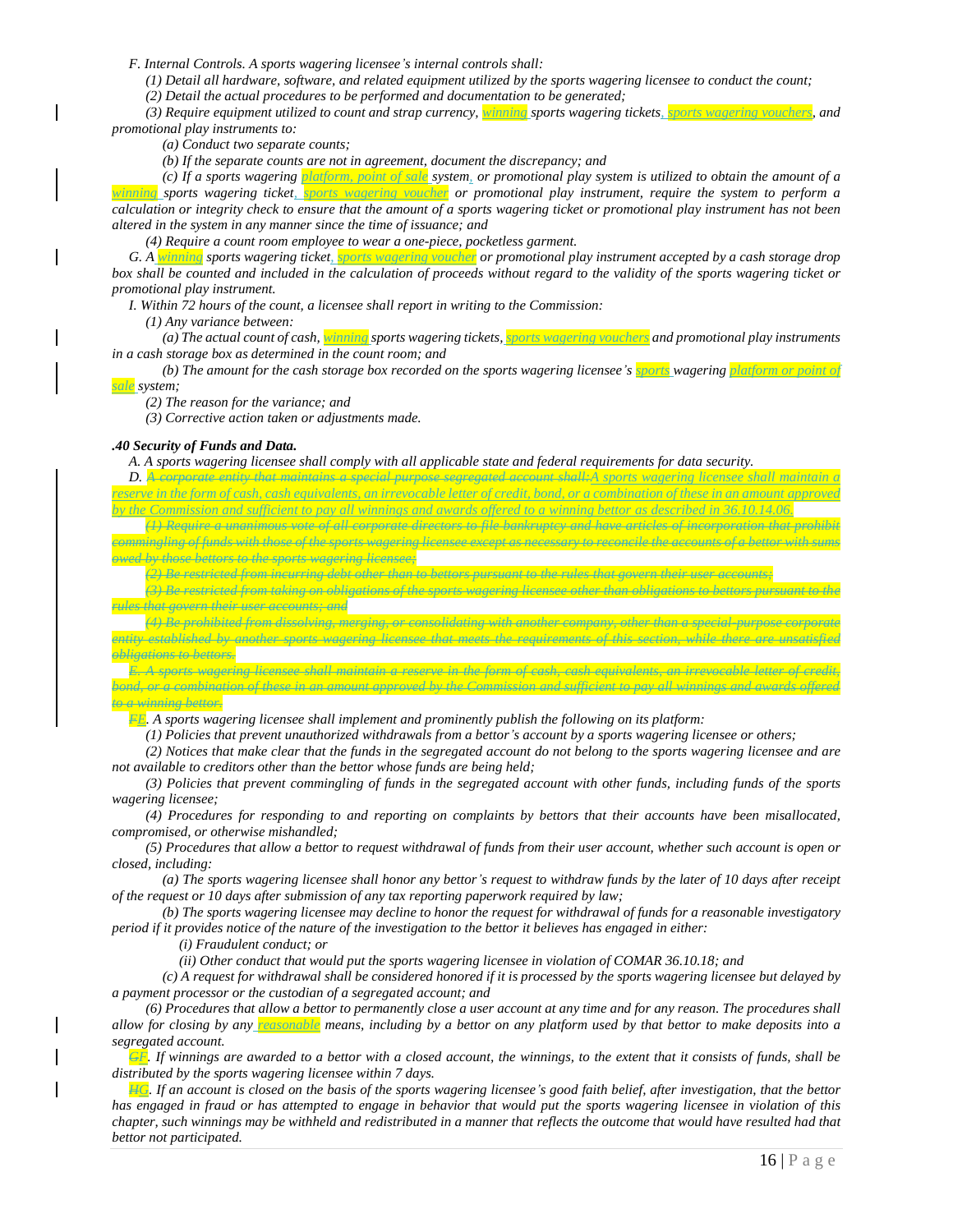$\frac{H}{2}$ . If a bettor's segregated account remains unclaimed for  $\frac{S}{2}$  years after the balances are payable or deliverable to the bettor, the sports wagering licensee shall presume the account to be abandoned and shall report and remit all segregated accounts *presumed abandoned to the State Comptroller.*

 $H$ . A sports wagering licensee shall prominently publish all contractual terms and conditions and rules of general applicability *that affect a bettor's segregated account.*

 $\frac{1}{100}$ . Presentation of such terms, conditions, and rules at the time a bettor initially acquires a segregated account may not be *deemed sufficient to satisfy the provisions of this subsection.*

#### *.41 Consumer Protection.*

*A. Automated Teller Machines.*

(1) Withdrawal Limits. Exclusive of transaction fees or surcharges, the maximum amount that a bettor may withdraw from and bank account by using an automated teller machine at the location is no more than \$2,500 per sports wagering day.

*(2) Temporary Cash Assistance Prohibited. An automated teller machine or online Sports Wagering Platform Systemsports*  wagering platform may not accept an electronic benefit card, debit card, or similar instrument issued by the Department of Human

*Services for the purpose of accessing temporary cash assistance.*

B. Promotional Offers. A sports wagering licensee shall, at least  $\frac{72}{3}$  days prior to implementing a promotion, submit terms and *conditions of each promotion to the Commission and shall include, at a minimum, all of the following:*

*(1) A description of what is being offered as part of the promotion;*

*(2) The dates and times that the promotion is being conducted;*

*(3) The persons who are eligible to participate in the promotion;*

*(4) The required action to receive whatever is being offered as part of the promotion;*

*(5) The procedure to claim or redeem the promotional offer, if applicable;*

*(6) Registration procedures;*

*(7) Limitations on participation;*

*(8) Wagering requirements and limitations by type of game;*

*(9) The order in which funds are used for wagering;*

*(10) Eligible wagers;*

*(11) Any restrictions on the withdrawal of funds;*

*(12) Rules regarding cancellation;*

(13) The statement "If you or someone you know has a gambling problem, help is available. Call 1-800-GAMBLER."; and

*(14) Any other information the Commission may require.*

C. A sports wagering licensee shall be responsible for the submission of the terms and conditions of promotions and the conduct of all promotions offered directly or indirectly by a third-party vendor or marketing affiliate on behalf of the sports wagering *licensee.*

D. **TheA** link to the terms and conditions of all promotions communicated to bettors shall be posted on the sports wagering licensee's home website as well as any websites the sports wagering contractor operates on behalf of a sports wagering licensee.

#### *.42 House Rules.*

*A sports bookwagering licensee shall ensure that its house rules are:*

*A. Conspicuously displayed in or immediately adjacent to its wagering location;*

*B. Posted on its website;*

- *C. Included in the terms and conditions of use on its sports wagering platform; and*
- *D. In hard copy, readily available to bettors.*

### *36.10.14 Sports Wagering Requirements and Limitations*

*Authority: State Government Article, §§9-1E-01—9-1E-15, Annotated Code of Maryland*

#### *.01 Authorized Wagers.*

A. Definition. Unless context or the individual regulation dictates otherwise, for purposes of this regulation, "sports wagering *licensee" includes:*

*(1) Sports wagering facility licensee;*

*(2) Mobile sports wagering licensee;*

*(3) Sports wagering facility operator licensee; and*

*(4) Online sports wagering operator licensee.*

 $\epsilon_{\rm D}$ . Wager Limits. The maximum wager that may be accepted by any sports wagering licensee from a patron on any one sporting *event shall be limited to \$5,000,000.*

#### *.02 Commission Approval of Specific Bet Types.*

A. A sports wagering licensee shall submit to the Commission for approval the events and types of wagers it proposes offering *to bettors prior to accepting any sports wagering bets.*

*B. The Commission may permit a sports wagering licensee to offer wagering on any approved sporting event.*

C. The Commission may permit a sports wagering licensee on behalf of a sports wagering licensee to offer-the any of the *following types of wagers on the events contained in §B of this regulation:*

*(1) Exchange wagers;*

*(2) In-game wagers;*

*(3) Parlay wagers;*

*(4) Proposition wagers;*

*(5) Straight wagers; and*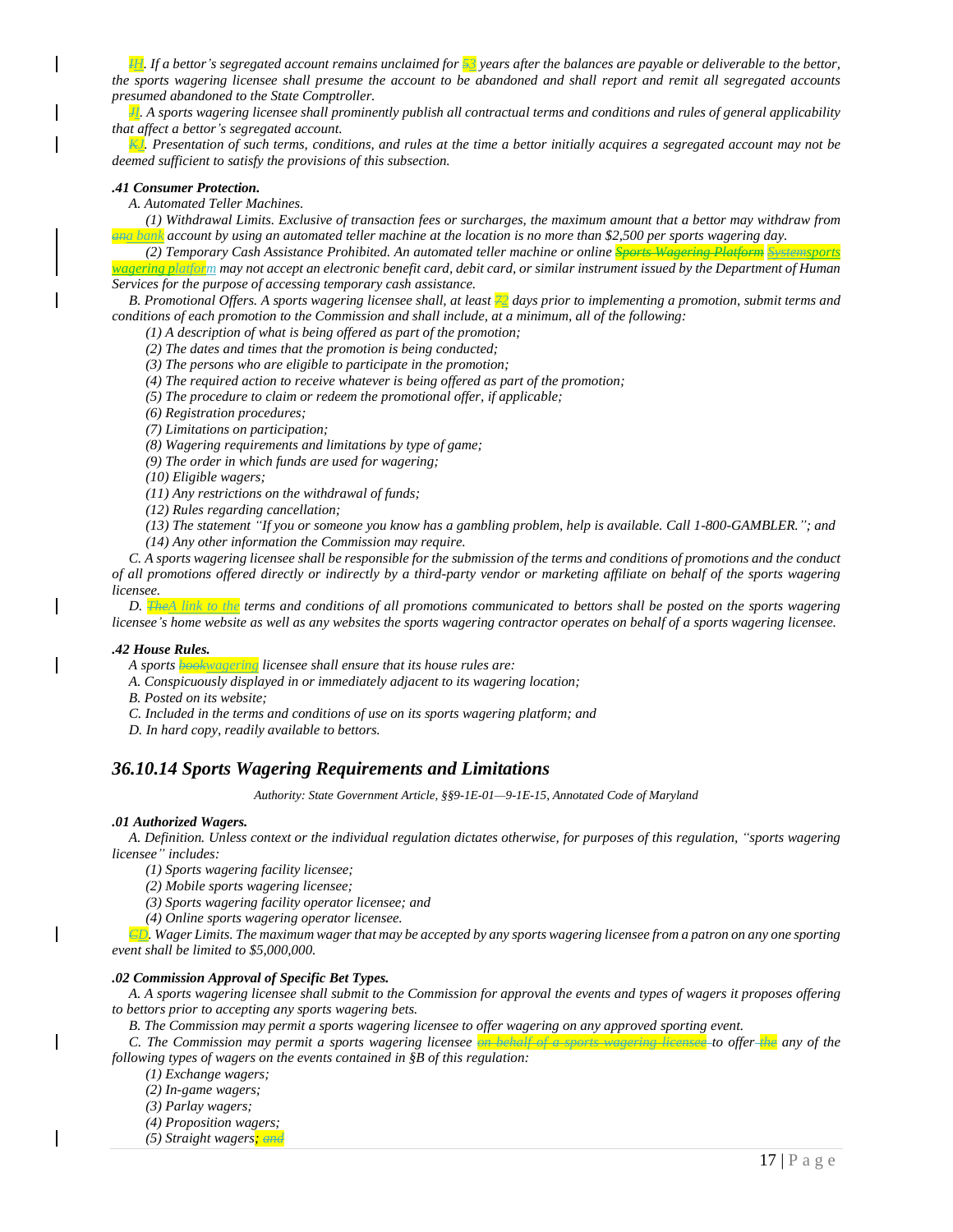

*(7) Other types of wagers as approved by the Commission.*

#### *.03 Prohibited Wagers.*

*A. Sports wagering activity may not involve:*

(1) Wagering on a high school athletic event governed by the Maryland Interscholastic Athletic Association, Maryland Public *Secondary Schools Athletic Association, or a similar sports governing entity;*

(2) Except for an amateur athletic event specifically approved by the Commission, wagering on an amateur athletic event; *or*

*(3) Any other wagering activity that is prohibited by the Commission.*

*B. A sports wagering licensee may not accept a wager that the licensee knew or should have known:*

*(1) That involvesInvolves cheating;*

(2) *From Was made by* an athlete on an athletic event of the type in which the athlete participates or an athletic event governed *by the same governing entity under which the athlete competes;*

(3) **From Was made by** a person who holds a position of authority or influence over the participants in a sporting event or is *professionally connected to an athletic event or governing entity, including a:*

*(a) Referee;*

*(b) Official;*

*(c) Coach;*

*(d) Manager;*

*(e) Handler;*

*(f) Trainer;*

*(g) Medical professional; or*

(h) Person with access to non-public information about a sporting event that is overseen by the governing entity;

(4) **Erom Was made by** a person who is placing a wager on behalf, or for the benefit, of a person that is prohibited from *participating in sports wagering under applicable law or regulation; or*

(5) That encourages Encourages or instructs a bettor to structure a wager to circumvent applicable law or regulation.

- *D. A sports wagering licensee may not accept or facilitate a wager:*
	- *(1) On a sporting event not approved by the Commission under this regulation;*

*(2) From an excluded individual;*

*(3) From a person who is placing the wager in violation of applicable law or regulation; or*

*(4) From any employee of a sports wagering licensee or sports wagering operator, on the premises or platform of the* 

*employee's employee, that may not participate in sports wagering because the person:*

*(a) Is licensed by the Commission under State Government Article, Maryland; or*

*(b) Is an affiliate or agent of a sports wagering licensee or online sports wagering* 

*E. The prohibition under §D(4) of this regulation is not applicable to persons who are registered or certified as a vendor under COMAR 36.10.06.11.*

#### *.04 Limits on Accepting Wagers.*

A. A sports wagering platform shall be capable of allowing a registered bettor to establish the following responsible wagering *limits:*

(1) A deposit limit on a daily, weekly and monthly basis that specifies the maximum amount of money a registered bettor may *deposit into their sports wagering account during a particular period of time;*

*(2) A limit on the amount ofwagered or money lost within a daily, weekly or monthly basis that:*

(a) Renders the registered bettor unable to place an additional wager for the remainder of the time selected once the *registered bettor reaches the loss limit; and*

*(b) Does not allow a wager placed prior to reaching the loss limit to be cancelled or refunded;*

*C. An increase to financial limits in §A of this regulation must become effective only after the time period of the previous limit has expired.*

*D. A decrease to the chronological limits in §A of this regulation may not be effective later than the registered bettor's next login.shall become effective only after the time period of the previous limit has expired.*

*D. A decrease to the chronological limits in §A of this regulation shall become effective only after the time period of the previous limit has expired.*

*E. The self-imposed limitations set by a registered bettor shall not override more restrictive sports wagering licensee-imposed limitations.*

### *.05 Funding Wagers.*

*A. A bettor's sports wagering account may be funded by:*

- *(1) A cash deposit made directly with a sports wagering licensee;*
- (2) A cash equivalent, personal check, or wire transfer made directly or mailed to the sports wagering licensee;

*(3) A bettor's debit card or prepaid card;*

(4) A bettor's deposit of a winning sports wagering ticket at a sports wagering facility approved by the Commission;

*(5) A cash complimentary, promotional credit, or bonus credit;*

(6) If there is documented notification to the bettor, an adjustment made by a sports wagering licensee following the *resolution of a dispute; or*

*(7) Any other means as approved by the Commission.*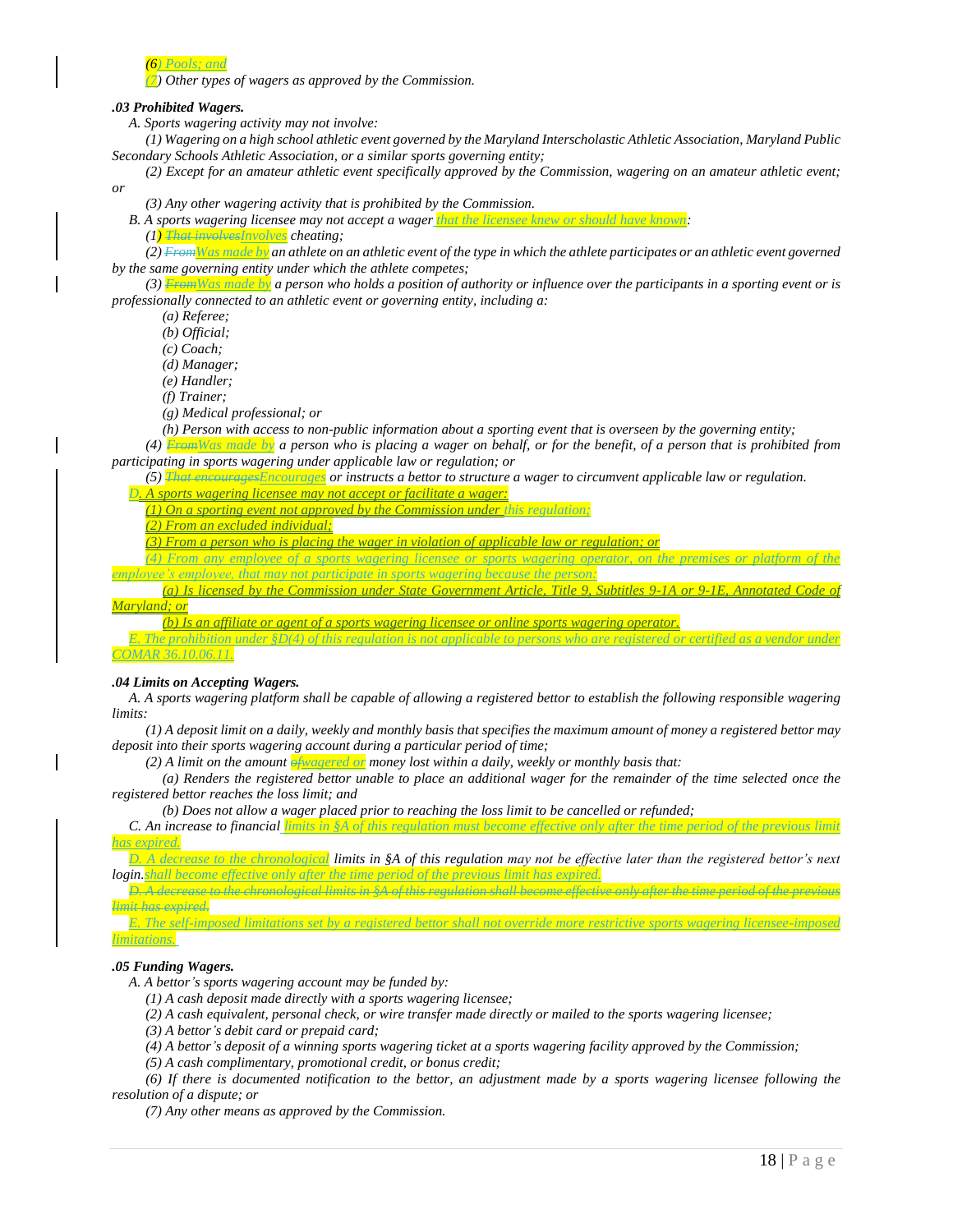E. The sports wagering licensee shall update bettor account balances after each **game** excluded settles to reflect the funds *available for any future wagers the bettor may choose to place.*

| groves was suing liganges may not gegent on facilitate a wagen<br><u>. I was no have the assumed may have assumed to make the second of the state</u>                                                                                                                                                                                                                                              |
|----------------------------------------------------------------------------------------------------------------------------------------------------------------------------------------------------------------------------------------------------------------------------------------------------------------------------------------------------------------------------------------------------|
| $C_{\alpha\mu\nu}$ index $\mu\lambda\mu\lambda\lambda(1)$ of this requision.<br>a another avant not approved<br>$U$ IV W DIVOT VIIIS U<br>70 F C 67 0                                                                                                                                                                                                                                              |
| inone an orolu<br><del>27170m un exemueu munruma</del>                                                                                                                                                                                                                                                                                                                                             |
| ruam a newgan who is placing the wagon in wigletion of applicable law or negulations or                                                                                                                                                                                                                                                                                                            |
| $a$ and $a$ and $a$ and $a$ and $a$<br>seause the neveau                                                                                                                                                                                                                                                                                                                                           |
| $T^*_{\mathcal{A}}$ of $\mathcal{A}$ $\mathcal{A}$ $\mathcal{A}$ $\mathcal{A}$ $\mathcal{A}$ $\mathcal{A}$ $\mathcal{A}$ $\mathcal{A}$ $\mathcal{A}$ $\mathcal{A}$ $\mathcal{A}$ $\mathcal{A}$ $\mathcal{A}$ $\mathcal{A}$ $\mathcal{A}$ $\mathcal{A}$ $\mathcal{A}$ $\mathcal{A}$ $\mathcal{A}$ $\mathcal{A}$ $\mathcal{A}$ $\mathcal{A}$ $\mathcal{A}$<br>$Conmission$ under $State$ Coverage of |
| $M_{\text{c}}$ and and $\alpha$<br><u>iniun yuunuu, vi</u>                                                                                                                                                                                                                                                                                                                                         |
| (b) Is an affiliate on agent of a monte wagening ligences on enline monte wagening energton<br>1999 R. Startegio (1999) - 1999 R. Startegio (1999) - 1999 P. Startegio (1999) - 1999 R. Startegio (1999) - 1999 P. Startegio                                                                                                                                                                       |
|                                                                                                                                                                                                                                                                                                                                                                                                    |
| <b>The Party of the State</b>                                                                                                                                                                                                                                                                                                                                                                      |
| $\cdot$ $0.0000$<br>1 11 1<br>$\cdots$<br>$\mathbf{v}$                                                                                                                                                                                                                                                                                                                                             |

H. Adjustment to a sports wagering account for an amount of \$500 or under shall be periodically reviewed by supervisory *personnel as set forth in the sports wagering licensee's internal controls.*

 $\overline{46}$ . Supervisory personnel shall authorize an adjustment for an amount above \$500 before the adjustment may be entered into *the bettors' account.*

#### *.06 Reserve.*

A. A sports wagering licensee shall maintain a reserve in cash, cash equivalents, irrevocable letter of credit, bond, or a combination thereof in an amount approved by the Commission to cover the outstanding liability of the sports wagering licensee *to bettors.*

B. A sports wagering licensee may not remove, release, or withdraw funds from its reserve without the written approval of the *Commission.*

C. The amount in the reserve shall be at least \$500,000 and equal or exceed the aggregate sum of:

*(1) Funds held by the sports wagering licensee in bettor accounts;*

 $(2(1)$  The total amount of funds to cover the potential liability for all wagers accepted by the sports wagering licensee on *sporting events with outcomes that have not been determined; and*

*(32) Money owed but unpaid by the sports wagering licensee to bettors on winning wagers.*

D. A sports wagering licensee shall ensure that the reserve is held by a financial institution insured by the Federal Deposit *Insurance Corporation and licensed to transact business in the State or in cash held on premise by a sports wagering facility licensee.*

### *36.10.15 Sports Wagering Licensee Facility Standards*

*Authority: State Government Article, §§9-1E-01—9-1E-15, Annotated Code of Maryland*

#### *.03 Facility Design Standards.*

The holder of a Class A or Class B license shall, at its own expense, construct its facility in accordance with specifications *established by the Commission, including:*

*A. For any sports wagering licensee that does not currently hold a video lottery facility operator's license, at least 100 square feet of office space or an amount approved by the Commission that is available for use by the Commission staff and equipped with:*

*(1) Partitioned workspace, telephones, all-in-one printer, and office supplies sufficient to meet the Commission staff's operational needs;*

*(2) A secure high-speed wireless internet connection; and*

*(3) Computer terminals permitting read only access by authorized Commission staff to any computerized sports wagering platform, player managementpromotional play system, point of sale system, or surveillance system or bettor tracking system used by the sports wagering licensee;*

### *36.10.16 Wagering Using Online, Web-Based, or Mobile Applications*

*Authority: State Government Article, §§9-1E-01—9-1E-15, Annotated Code of Maryland*

#### *.02 One Website.*

A mobile sports wagering licensee may utilize only one individually branded website and an accompanying app to accept and *pay sports wagers.*

### *36.10.18 Sports Wagering Technical Standards*

*Authority: State Government Article, §§9-1E-01—9-1E-15, Annotated Code of Maryland*

#### *.01 General.*

Unless context or the individual regulation dictates otherwise, for purposes of COMAR 36.10.<sup>1618</sup>, "sports wagering licensee" *includes:*

*A. Mobile sports wagering licensee; and*

*B. Online sports wagering operator licensee;*

*C. Sports wagering facility licensee; and*

*D. Sports wagering facility operator licensee.*